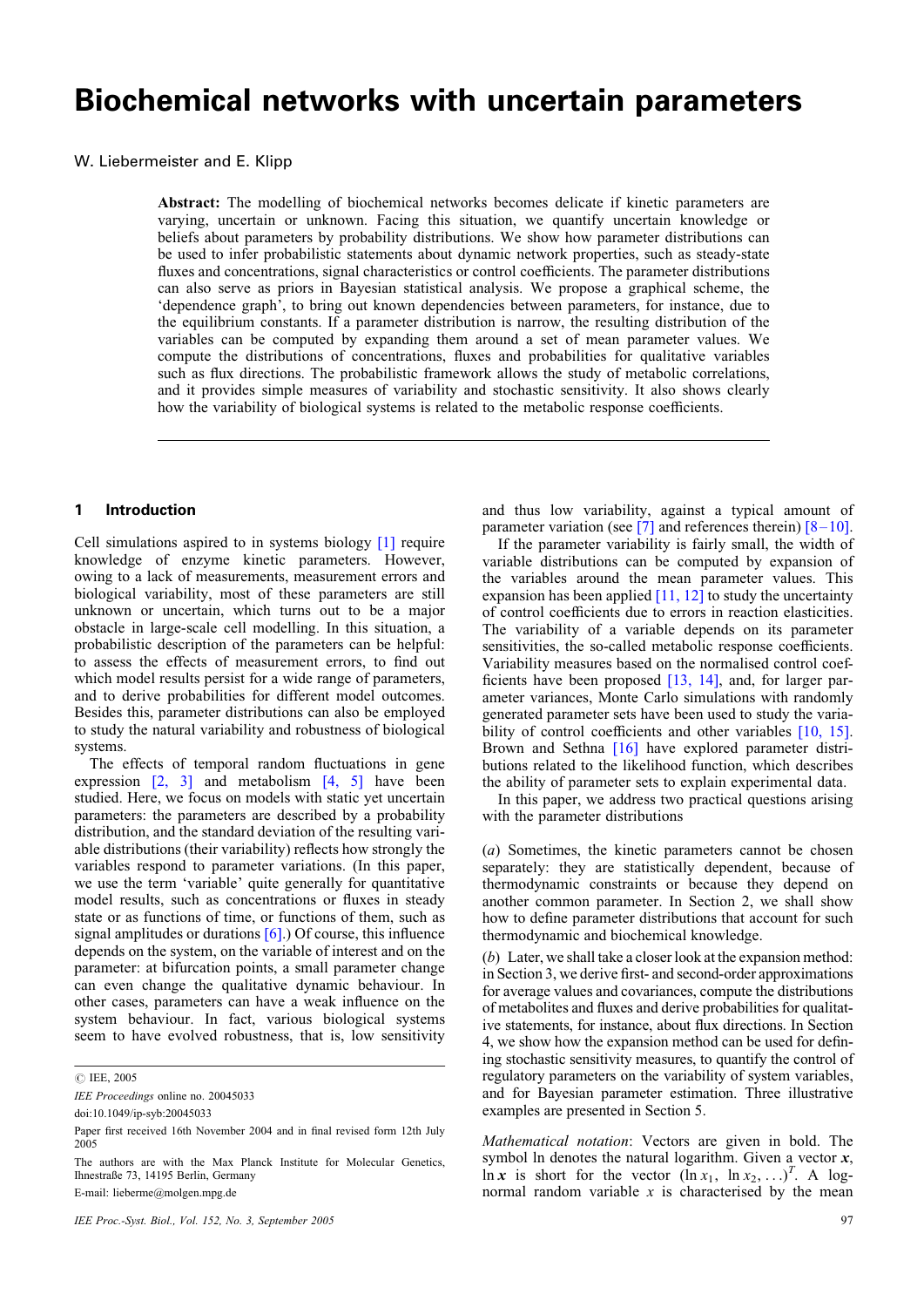$\mu_{\ln x} = \langle \ln x \rangle$  and the variance  $\sigma_{\ln x}^2 = \text{var}(\ln x)$ . A list of symbols and the derivations of equations  $(20)$  –  $(22)$ ,  $(25)$ , (29), (31), (45) and (46) can be found in the web supplement.

#### 2 Distributions of the kinetic parameters

#### 2.1 Parameter distributions

Biochemical reaction systems implement both metabolism and signalling in cells and have been widely studied [\[17, 18\].](#page-8-0) Their description comprises two parts: the stoichiometric structure and the individual reaction kinetics. Extensive data on network structures have been collected in databases  $[19-22]$ , whereas quantitative knowledge about reaction kinetics [\[23\]](#page-8-0) is less detailed, and kinetic parameters can also vary strongly between experiments.

In the following, we shall assume that the stoichiometrical structure of a biochemical network is known and fixed, and the kinetic parameters (or some of them) are constant in time but unknown, uncertain, or varying from situation to situation. Thermodynamic constraints by experimentally [\[24\]](#page-8-0) or computationally [\[25\]](#page-8-0) determined equilibrium constants can limit the emerging parameter combinations. Uncertainty can arise for different reasons

(i) a parameter value is known, but with certain measurement errors

(ii) a value is known from a different experiment, and so biological variability will lead to uncertainty: for instance, enzyme activities are actively adapted to the demands of the cell by differential gene expression; in particular, parameters will vary within a population of cells

(iii) a parameter value is unknown, but a rough guess can be made from the range of known parameter values of the same type. For instance, inhibition constants in the Brenda database [\[23\]](#page-8-0) typically range between  $10^{-6}$  and 100 mM,  $K_M$  values lie between  $10^{-4}$  and 100 mM, and turnover numbers vary between 0.01 and  $10^6$  min<sup>-1</sup>.

For modelling, we shall quantify our belief in certain parameter values by a probability distribution, characterised by the mean values  $\langle \ln p \rangle = \ln p^0$  and the covariance matrix<sup>1</sup> cov(ln  $p$ ) of the logarithmic parameters (working with logarithms requires dimensionless positive quantities; for instance, concentrations have to be divided by their unit (moles  $1^{-1}$ )). We shall call  $p^0$  the reference parameter values. Most results derived in this paper remain valid for all parameter distributions of finite variance, but, to be specific, we assume that the parameters follow log-normal distributions.

By definition, a random variable  $x$  is called log-normal if its logarithm follows a normal distribution. A joint lognormal distribution of many parameters is fully specified by  $\ln p^0$  and cov( $\ln p$ ). Mean and variance of the nonlogarithmic random variable  $x$  can be computed using

$$
\mu_x = \exp\left(\mu_{\ln x} + \frac{\sigma_{\ln x}^2}{2}\right),
$$
  

$$
\sigma_x^2 = (\exp \sigma_{\ln x}^2 - 1) \exp(2\mu_{\ln x} + \sigma_{\ln x}^2)
$$

The diagonal of the covariance matrix contains the variances of the (logarithmic) parameters, and the offdiagonal elements describe the dependencies between them.

#### 2.2 Thermodynamic constraints lead to correlated parameters

If the kinetic parameters are statistically independent, we can characterise each of them by the mean value  $\langle \ln p_i \rangle$  and the variance var(ln  $p_i$ ) of its logarithm. In general, however, parameters will depend on each other: for instance, the maximum forward and backward velocities of a reaction are proportional to the enzyme activity and are therefore correlated. Another source of dependencies is the equilibrium constants, which denote the ratio of product and substrate concentrations in thermal equilibrium. They imply a relationship between the kinetic parameters that can be found by equating the kinetics function to zero. From mass-action kinetics with the rate law  $v = k_{+}[S] - k_{-}[P]$  follows

$$
q = [P]/[S] = k_{+}/k_{-}
$$
 (1)

whereas, for the reversible Michaelis-Menten kinetics,

$$
v = \frac{(V_{\text{max}}^+/K_M^+)[S] - (V_{\text{max}}^-/K_M^-)[P]}{1 + [S]/K_M^+ + [P]/K_M^-}
$$
(2)

q fulfils the Haldane relationship

$$
q = \frac{V_{\text{max}}^+ K_M^-}{V_{\text{max}}^- K_M^+}
$$
\n<sup>(3)</sup>

To see how a known equilibrium constant leads to off-diagonal elements in the covariance matrix, we consider a single reaction  $S \leftrightarrow P$  with mass-action kinetics. If the rate constants  $k_{\perp}$  and  $k_{\perp}$  are independent log-normal, the covariance matrix

$$
cov(\ln k) = \begin{pmatrix} \sigma_{\ln k_+}^2 & 0\\ 0 & \sigma_{\ln k_-}^2 \end{pmatrix}
$$
 (4)

of the parameter vector  $\ln k = (\ln k_+,\ln k_-)^T$  is diagonal, and the equilibrium constant  $q = k_{+}/k_{-}$  is a log-normal random variable. Prescribing a value for  $q$ , on the other hand, implies a linear relationship between  $\ln k_+ - \ln k_- =$  $ln q$ , and the covariance matrix becomes

$$
cov(\ln k) = \begin{pmatrix} \sigma_{\ln k}^2 & \sigma_{\ln k}^2 \\ \sigma_{\ln k}^2 & \sigma_{\ln k}^2 \end{pmatrix}
$$
 (5)

where  $\sigma_{\ln k}^2 = \sigma_{\ln k_+}^2 = \sigma_{\ln k_-}^2$ . Note that the two parameters  $\ln k_+$  and  $\ln k_-$  must have the same variance, although, experimentally, their values might be determined with different accuracies.

Accounting for (1) is important not only if the equilibrium constants are known, but also to fulfil the Wegscheider condition for metabolic networks: the product of equilibrium constants over each closed path in the network must be equal to one. The reason for this is that the equilibrium constant  $q$  is related to the difference of the Gibbs free energies by

$$
q = e^{-\beta \Delta g} \tag{6}
$$

 $\Delta g$  is the free energy difference between products and substrates (measured in J mole<sup>-1</sup>), the equilibrium constant q is measured in 1 mole<sup>-1</sup>,  $\beta = (kT)^{-1}$ , T is the absolute temperature, and  $k \approx 1.38 \times 10^{-23}$  J K<sup>-1</sup> is Boltzmann's constant.

An independent choice of the kinetic constants would correspond to statistically independent equilibrium constants and thus violate the Wegscheider condition.

#### 2.3 The dependence graph

We shall now construct parameter distributions that are consistent with thermodynamic and other knowledge: practically, we compute the mean values and covariance matrix of all (logarithmic) kinetic parameters in a biochemical

 $1$ The covariance matrix of a random vector  $x$  defined as  $cov(x) = \langle (x - \langle x \rangle)(x - \langle x \rangle)^T \rangle.$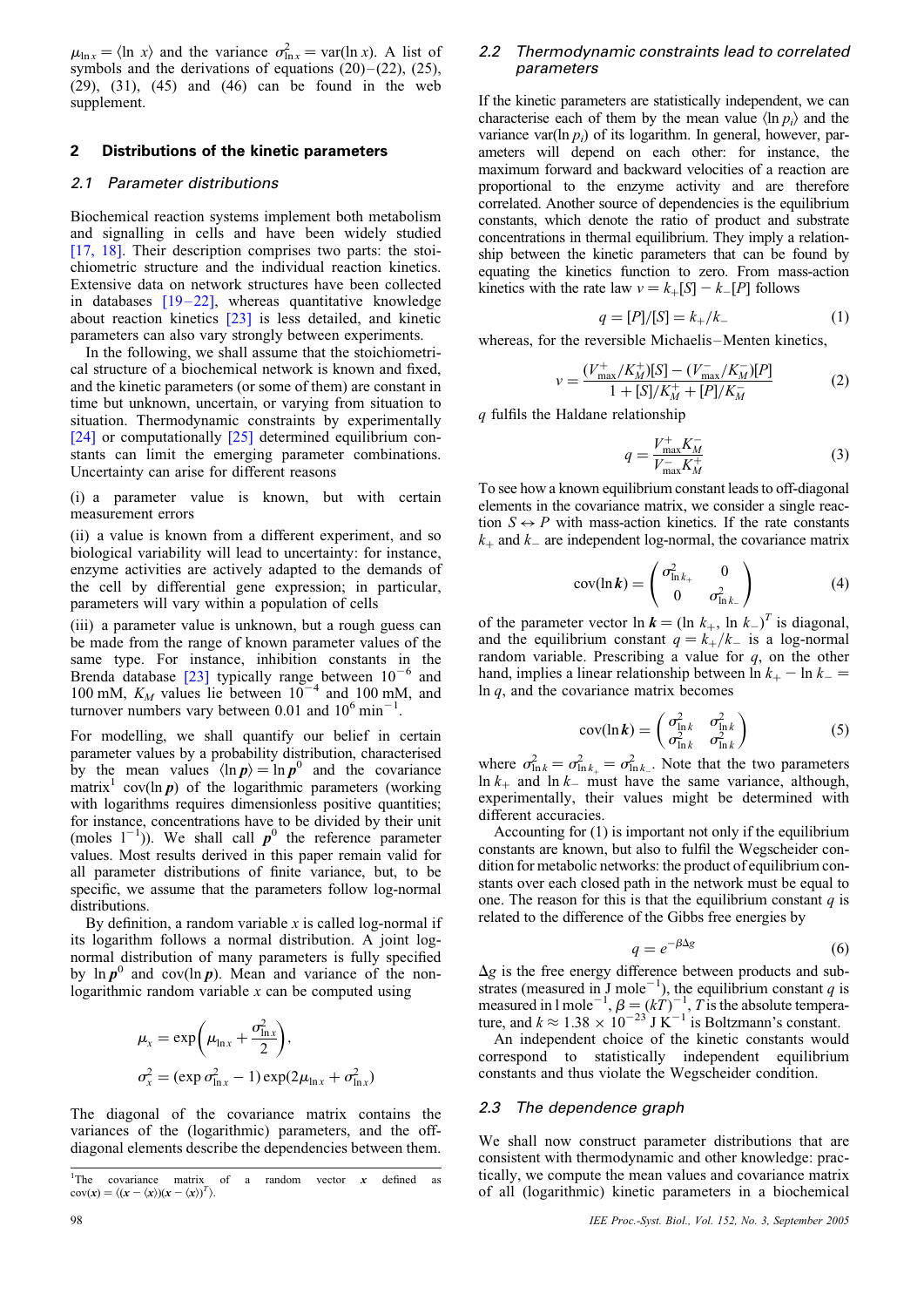network. The basic idea is to express the kinetic parameters (e.g. rate constants) by other, underlying parameters (e.g. equilibrium constants) until we reach a set of basic parameters that can be chosen independently. For instance, to fulfil the Wegscheider condition, we may choose independent random values for the Gibbs free energies and use them to compute the enzyme kinetic parameters.

The dependencies and constraints among the different types of parameter can be depicted in an acyclic dependence graph. An example is shown in Fig. 1: parameters with incoming arrows are computed from their 'parent' parameters, whereas the basic parameters (without parents) are either exactly known or chosen independently from a lognormal distribution. Of course, the choice of independence assumptions may have a strong impact on the modelling results. It is important to note the independencies are not meant to be biological facts, but modelling assumptions, and the dependence graph is supposed to make them explicit.

The direct dependencies depicted in the graph can be used to compute the average values and covariance matrix of logarithmic parameters. To illustrate this, we consider a chemical reaction denoted by  $i$ , with mass-action kinetics: the forward and backward rate constants can be expressed as

$$
k_{+i} = r_i u_i \sqrt{q_i}
$$
  
\n
$$
k_{-i} = r_i u_i / \sqrt{q_i}
$$
\n(7)

where  $q_i$  is the equilibrium constant and  $u_i$  is the enzyme activity. The prefactor  $r_i$  is related to the free energy barrier of the catalysed reaction, and we can decide to choose it independently for each reaction. The choice (7) fulfils the equilibrium condition  $q_i = k_{+i}/k_{-i}$ , and both forward and backward rate constants are proportional to the enzyme activity  $u_i$ .

The kinetic parameters are related in a multiplicative fashion, which means that their logarithmic values are additive

$$
\ln k_{+} = \ln r + \ln u + \frac{1}{2} \ln q
$$
  

$$
\ln k_{-} = \ln r + \ln u - \frac{1}{2} \ln q
$$
 (8)

or, in vector notation,

$$
\ln k = \ln u \begin{pmatrix} 1 \\ 1 \end{pmatrix} + \frac{1}{2} \ln q \begin{pmatrix} 1 \\ -1 \end{pmatrix} + \ln r \begin{pmatrix} 1 \\ 1 \end{pmatrix} \tag{9}
$$

This linear relationship makes it easy to compute the means and covariance matrix of  $\ln k = \left(\frac{\ln k_{+i}}{\ln k_{-i}}\right)$  $\left(\begin{array}{c} \ln k_{+i} \\ \ln k_{+i} \end{array}\right)$  from the means



#### Fig. 1 Dependence graph for kinetic parameters

Arrows denote relationships between parameters: for instance, enzyme parameters k depend on equilibrium constants, enzyme activities and additional ratio parameters

Gibbs free energies  $g_i$  can be represented by  $exp(g_i)$ : then all relationships in dependence graph are multiplicative, and all parameters can be consistently described by log-normal distributions. Together with dependence coefficients characterising individual arrows (see text), this dependence graph defines joint distribution of all parameters

#### IEE Proc.-Syst. Biol., Vol. 152, No. 3, September 2005 99

and variance of  $\ln r_i$  and  $\ln u_i$ . Moreover, if  $\ln r_i$  and  $\ln u_i$ are normally distributed, then  $\ln k$  is also normal.

Other relationships in the dependence graph can also be stated in a linear form: the vector  $g$  (top left in Fig. 1) contains the Gibbs free energies of all metabolites, and  $\Delta g$  contains the energy differences of all reactions. They are related by

$$
\ln q = -\beta \Delta g = -\beta N^T g \tag{10}
$$

and so the energies can be modelled by a normal distribution. The first equality stems from (6), and the second equality relates the energy differences to the energies and the stoichiometric matrix  $N$ . For example, the energy balance for a reaction  $2A \rightarrow B + C$  can be written  $\Delta g = -2g_A + g_B + g_C = N(g_A, g_B, g_C)^T$ , where  $N = (-2,$ 1, 1) is the stoichiometric matrix.

Sometimes, reactions are known to be irreversible under physiological conditions, that is, the fluxes have to be positive. However, the flux directions depend on an interplay between enzyme kinetic parameters and external metabolite concentrations, so that enforcing them by a proper choice of the parameter distribution is not straightforward: for practical purposes, however, we can bias the flux direction by adding a term  $-\beta \Delta g_i^*$  to the logarithmic equilibrium constant  $ln q_i$ . In fact, such terms also appear if there are cofactors (such as ATP and ADP) that contribute to the energy balance but do not explicitly appear in the reaction equation.

The logarithmic enzyme activities  $u_i$  can be split into a sum of terms describing base level gene expression, differential gene expression and a prefactor, which may, among other things, account for the correlation between mRNA expression and enzyme concentration [\[26, 27\].](#page-8-0) Other relationships could be incorporated into the dependence graph: differential gene expression can be described with separate basic parameters accounting for extrinsic and intrinsic noise [\[2, 3\]](#page-8-0). Known empirical correlations among external metabolites [\[28\]](#page-8-0) can also be employed. In addition, model parameters that are not restricted by constraints can depend on a log-normal random parameter describing multiplicative measurement noise.

It is not always possible to obtain linear relationships among the logarithmic parameters: instead of using (7), the rate constants can also be parametrised by the relaxation time  $\tau = (k_+ + k_-)^{-1}$ . In this case, we can set

$$
k_{+i} = \tau_i^{-1} q_i/(q_i + 1)
$$
  

$$
k_{-i} = \tau_i^{-1}/(q_i + 1)
$$

where  $\tau_i$  is log-normal, drawn independently for each reaction. However, the logarithm of this formula is not linear in  $q_i$ , and thus this parametrisation is only useful if the equilibrium constants  $q_i$  are exactly known.

#### 2.4 Computing the parameter distribution

Equation (8) states the relationship between equilibrium constants, enzyme activities and kinetic parameters for mass-action kinetics. For Michaelis –Menten kinetics and other rate laws, we demand that, for each reaction  $i$ , the parameter vector  $k^{(i)}$  can be written in the form

$$
\ln k^{(i)} = a^{(i)} \ln u_i + b^{(i)} \ln q_i + c^{(i)} + D^{(i)} \ln z^{(i)} \qquad (11)
$$

where  $\ln z^{(i)}$  is a vector of independent standard normal random variables. The dependence coefficients in the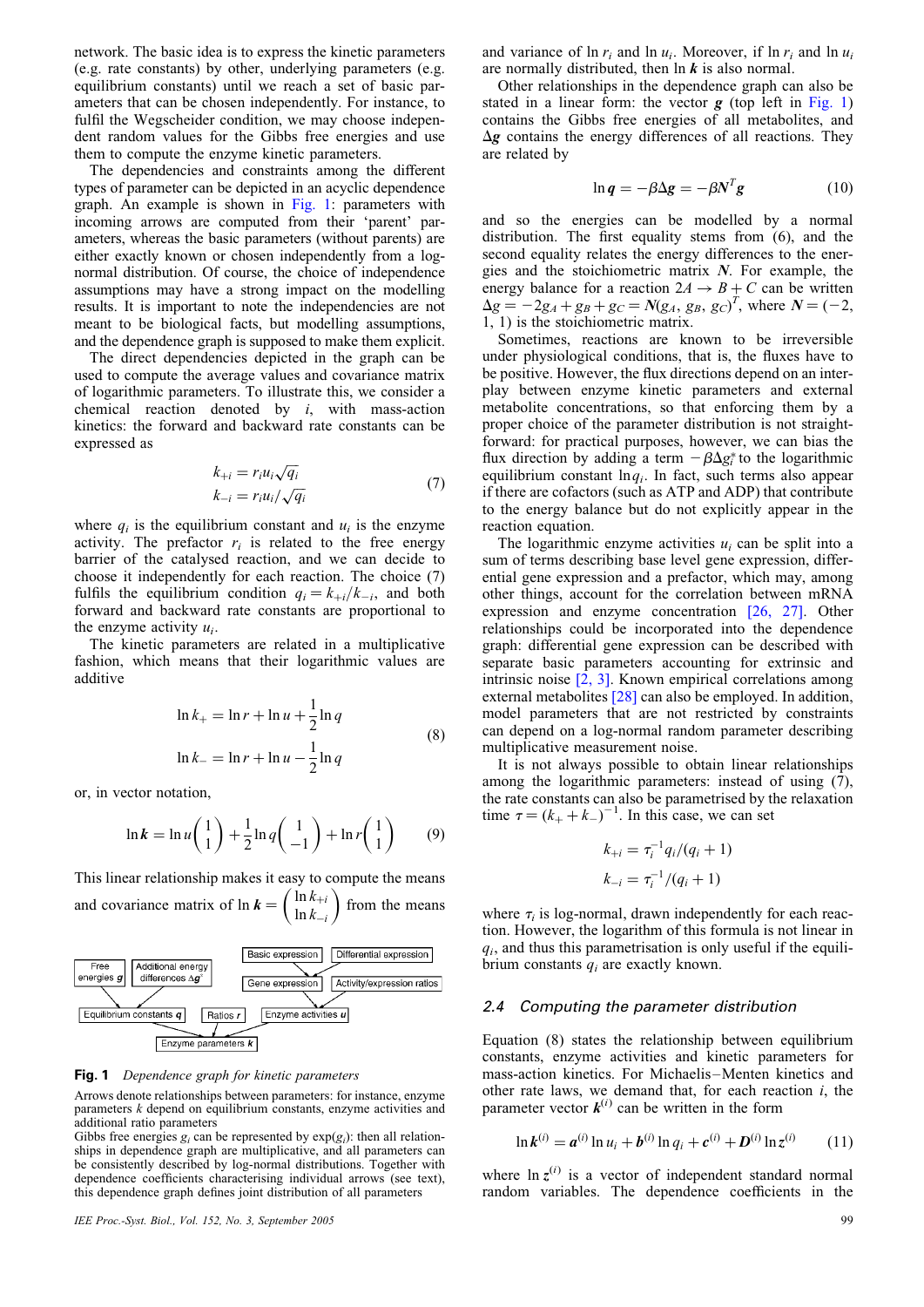<span id="page-3-0"></span>vectors  $a^{(i)}$ ,  $b^{(i)}$ ,  $c^{(i)}$  and in the matrix  $D^{(i)}$  follow from independence assumptions and from the kinetic law. Possible choices for some common rate laws are listed in Appendix 1.

To compute the parameter distribution for the entire network, we merge all  $k^{(i)}$  into a large vector k. Accordingly,  $a^{(i)}$ ,  $b^{(i)}$  and  $D^{(i)}$  are merged into block matrices  $\overrightarrow{A}$ ,  $\overrightarrow{B}$  and  $\overrightarrow{D}$ , and the vectors  $\overrightarrow{c}^{(i)}$  and  $\overrightarrow{z}^{(i)}$  are merged into vectors  $c$  and  $\zeta$ . Altogether, we obtain

$$
\ln k = A \ln u + B \ln q + c + D \ln z \tag{12}
$$

For instance, the block matrices for a system of two reactions read

$$
\begin{pmatrix}\n\ln k^{(1)} \\
\ln k^{(2)}\n\end{pmatrix} = \begin{pmatrix}\na^{(1)} & a^{(2)}\n\end{pmatrix} \begin{pmatrix}\nu_1 \\
u_2\n\end{pmatrix} + \begin{pmatrix}\nb^{(1)} & b^{(2)}\n\end{pmatrix} \begin{pmatrix}\nq_1 \\
q_2\n\end{pmatrix} + \begin{pmatrix}\nc^{(1)} \\
c^{(2)}\n\end{pmatrix} + \begin{pmatrix}\nD^{(1)} & D^{(2)}\n\end{pmatrix} \begin{pmatrix}\n\ln z^{(1)} \\
\ln z^{(2)}\n\end{pmatrix}
$$
\n(13)

Note that (9) is a special case of (12). As  $\ln q$ ,  $\ln u$  and  $\ln z$ are mutually independent, and  $cov(\ln z) = I$  (where I is the identity matrix) the mean values and covariances of all kinetic parameters read

$$
\langle \ln k \rangle = A \langle \ln u \rangle + B \langle \ln q \rangle + c
$$
  
cov(ln k) = A cov(ln u)A<sup>T</sup> + B cov(ln q)B<sup>T</sup> + DD<sup>T</sup> (14)

Based on (10), cov(ln q) can be expressed as  $\beta^2 N^T \text{cov}(g)N$ .

Let us summarise this section: we have described dependencies among model parameters by linear relationships between their logarithms. Thereby we can easily propagate uncertainty from independent basic parameters to all model parameters and, at the same time, also obtain the covariances between them.

#### 3 Distribution of model variables

We have seen how to obtain a log-normal distribution of the kinetic parameters p. To infer probabilistic statements about the variables, we have to compute their distributions from the parameter distribution. In this section, we shall first consider continuous variables  $y$ , which can describe concentrations, fluxes and control coefficients in steady state, but also time-dependent concentrations or signal characteristics such as signal durations or amplitudes  $[6]$ . Later, we examine binary variables, such as the signs of fluxes or the relative order of metabolite concentrations.

#### 3.1 Expansion using response coefficients

If the parameter distribution is narrow, then the variable distributions can be approximated by a linear or quadratic expansion around the reference parameters  $p^0$ . Fig. 2 illustrates the linear expansion for one parameter  $p$  and one variable y. The logarithm  $\ln p$  is normally distributed with the standard deviation  $\sigma$ : if ln  $y(\ln p)$  is linearised around In  $p^0$ , then In y is also normal, and the standard deviation of ln y is  $\sigma R$ , where R is the slope of the tangent.

This expansion also works if  $p$  and  $y(p)$  are vectors, and the slopes of  $\ln y_i$  are the response coefficients defined in metabolic control analysis [\[17, 29\]](#page-8-0). Let us briefly recapitulate a few definitions: the non-normalised response



Fig. 2 Distribution of variables approximated using linear expansion

Solid curve: variable y as function of parameter p, both in log-scale Probability density of ln p, with mean ln  $p^0$  and width  $\sigma$ , is shown at bottom. Logarithmic variable ln  $y(\ln p)$  is linearly expanded around  $\ln p^0$  (straight line), and its slope is called response coefficient R. Linearised ln y follows normal distribution with width  $R\sigma$ 

coefficients are defined as the derivatives

$$
\bar{R}_{lm} := \frac{\partial y_l(\mathbf{p})}{\partial p_m}
$$
\n
$$
\bar{R}_{lmn}^{(2)} := \frac{\partial^2 y_l(\mathbf{p})}{\partial p_m \partial p_n}
$$
\n(15)

where  $y_l(\mathbf{p})$  is a (stationary or time-dependent) variable of the system. Response coefficients for stationary fluxes and concentrations can be computed analytically from the stoichiometric matrix and the reaction elasticities, which describe the linearised rate laws. The normalised response coefficients read

$$
R_{ik} = \frac{\partial \ln y_l}{\partial \ln p_m} = y_i^{-1} \bar{R}_{ik} p_k \tag{16}
$$

$$
R_{ikl}^{(2)} = \frac{\partial^2 \ln y_l}{\partial \ln p_m \, \partial \ln p_n} = y_i^{-1} \bar{R}_{ikl}^{(2)} p_k p_l + R_{ik} \delta_{kl} - R_{ik} R_{il} \quad (17)
$$

where Kronecker's  $\delta_{ik}$  denotes the elements of the identity matrix. The logarithmic variables  $\ln y$  can be expanded using normalised response coefficients

$$
\ln y_l(\ln \boldsymbol{p}^0 + \Delta \ln \boldsymbol{p}) \approx \ln y_l(\ln \boldsymbol{p}^0) + \sum_m R_{lm} \Delta \ln p_m
$$

$$
+ \frac{1}{2} \sum_{mn} R_{lmn}^{(2)} \Delta \ln p_m \Delta \ln p_n \qquad (18)
$$

plus higher-order terms. It should be noted that the expansion of logarithmic fluxes and concentrations does not exactly obey stationarity conditions and conservation relationships. This problem does not occur with a linear expansion of the non-logarithmic variables.

Expansion (18) can be used to compute the distribution of variables. Again, we assume that the parameters have mean  $\langle \ln p \rangle = \ln p^0$  and covariance matrix cov(ln p) and that the variables  $v(p)$  are continuous, positive and differentiable with respect to the parameters. Also, for large  $\ln p$ ,  $\ln y(\ln p)$ must not increase faster than exponentially. Then, to first order, the logarithms  $\ln y$  are normally distributed with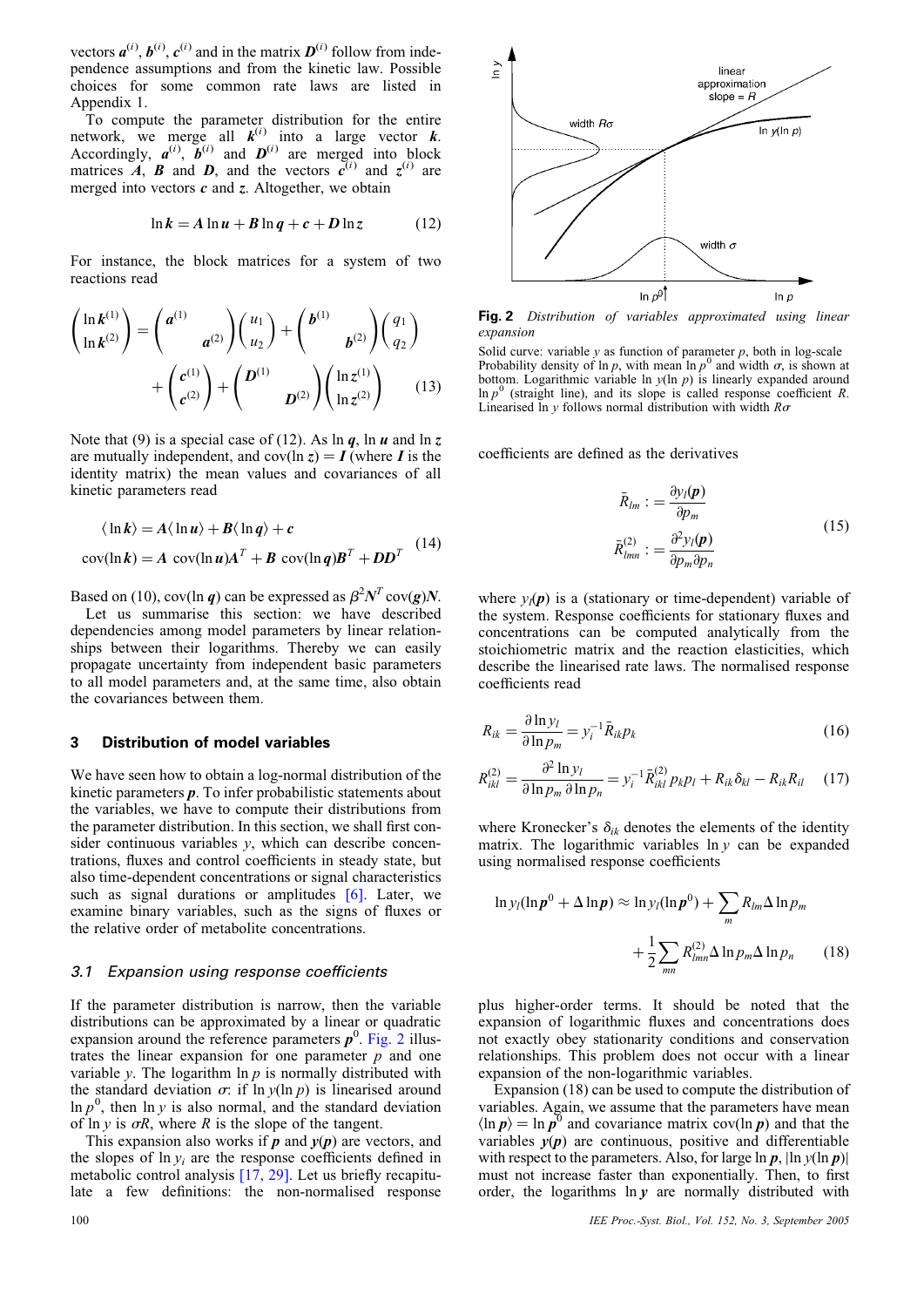mean and covariances

$$
\langle \ln y_l \rangle = \ln(y_l(\boldsymbol{p}^0)) \tag{19}
$$

$$
cov(\ln y) = R \, cov(\ln p) R^T \tag{20}
$$

Note the similarity to (14): just as within the dependence graph, uncertainty is now propagated towards the model variables. If  $\ln y$  is expanded to second order, its mean and covariance read

$$
\langle \ln y_l \rangle = \ln(y_l(\boldsymbol{p}^0)) + \frac{1}{2} \sum_{mn} R_{lmn}^{(2)} C_{mn}
$$
 (21)

$$
cov(\Delta \ln y_l, \Delta \ln y_k) = \sum_{mn} R_{lm} C_{mn} R_{kn}
$$
\n
$$
+ \frac{1}{4} \sum_{mnrs} R_{lmn}^{(2)} R_{krs}^{(2)} (C_{ms} C_{nr} + C_{mr} C_{ns})
$$
\n(22)

where  $C = cov(\ln p)$ . The second-order term reflects the curvature of  $\ln y(\ln p)$  (compare [Fig. 2\)](#page-3-0). It implies that, to second order, the average model results cannot be obtained from a single model with average parameters. In the secondorder approximation, the distribution of  $y_l$  will no longer be log-normal, but, by using (21) and (22), we can approximate it by a normal distribution.

#### 3.2 Change of flux sign

The log-normal distribution describes variables with positive values. For negative variables, we can simply consider the absolute value  $|y_i|$ , but, if a variable can change its sign, then a log-normal distribution may be a poor approximation. In the important case of metabolic fluxes, this problem can be resolved: we compute the distribution of the total flux from the joint distribution of the partial fluxes in the forward and backward directions. Let us denote the forward and backward fluxes by  $y_1$  and  $y_2$ , respectively. We assume that the joint distribution of their logarithms is bivariate normal with means  $\langle \ln y_1 \rangle$  and  $\langle \ln y_2 \rangle$  and covariance matrix  $C = cov(\ln y)$  computed from (19) and (20) (first-order approximation) or (21) and (22) (second-order approximation). Thus the joint probability density of  $y_1$  and  $y_2$  reads

$$
p(y_1, y_2) = \frac{1}{2\pi |C|y_1y_2} \exp\left(-\frac{1}{2}(\ln y - \langle \ln y \rangle)^T \times C^{-1}(\ln y - \langle \ln y \rangle)\right)
$$
 (23)

The probability density  $p(J)$  of the total flux J can be computed numerically by integration over all pairs  $(y_1, y_2)$ , fulfilling  $J = y_1 - y_2$ . The resulting distribution describes both positive and negative total fluxes (compare the example in Section 5.1). Note that this procedure is not restricted to fluxes, but applies to all variables that can be written as a function of two log-normal variables.

#### 3.3 Qualitative variables: thresholds and order relationships

Let us finally consider binary variables describing signs or order relationships of log-normal variables ('flux i is positive', 'control coefficient  $a$  is larger than control coefficient b'). Given a parameter distribution, each of them can be assigned a probability, and, to compute it, we can make use of the means and covariances computed above.

IEE Proc.-Syst. Biol., Vol. 152, No. 3, September 2005 101

The probability that a log-normal variable  $\nu$  exceeds a given threshold  $a > 0$  is given by

$$
Prob(y > a) = \Phi\left(\frac{\langle \ln y \rangle - \ln a}{var(\ln y)^{1/2}}\right)
$$
 (24)

where  $\Phi(\cdot)$  is the cumulative density of the standard normal distribution. Likewise, we can compare two variables: for instance, consider again the forward and backward flux velocities  $y_1$  and  $y_2$  of a chemical reaction. If the vector  $\ln y = (\ln y_1, \ln y_2)^T$  follows a bivariate normal distribution with mean  $\langle \ln y \rangle$  and covariance matrix cov(ln y), the probability for a positive total flux is given by

Prob(y<sub>1</sub> > y<sub>2</sub>)  
= 
$$
\Phi\left(\frac{\ln y_1 - \ln y_2}{(\text{var}(\ln y_1) + \text{var}(\ln y_2) - 2 \text{ cov}(\ln y_1, \ln y_2))^{1/2}}\right)
$$
 (25)

Likewise, we obtain

$$
\text{Prob}(y_1/y_2 > a)
$$
\n
$$
= \Phi\left(\frac{\langle \ln y_1 \rangle - \langle \ln y_2 \rangle - \ln a}{\langle \operatorname{var}(\ln y_1) + \operatorname{var}(\ln y_2) - 2 \operatorname{cov}(\ln y_1, \ln y_2) \rangle^{1/2}}\right)
$$
\n(26)

which can be seen by replacing  $y_2$  by  $a y_2$  in (25). Formulae (25) and (26) hold for all kinds of log-normal variables.

#### 4 Further applications of linear expansion

Equation (20) constitutes a simple relationship between parameter distributions, response coefficients and variable distributions. We shall now exploit the linear expansion to derive formulae for the variabilities and sensitivities of model variables. In addition, we shall study, within the same approximation, how observations of the model variables can be used to update a parameter distribution.

#### 4.1 Contributions to variability

The width of a variable distribution can be measured by the variance  $\sigma_{\ln y}^2$ , which resembles previously proposed variability measures [\[13, 14\]](#page-8-0) that are based on the normalised control coefficients. For log-normal distributions with variance  $\sigma_{\ln y}^2$ , the coefficient of variation  $\sigma_y/\langle y \rangle$  reads  $(\exp(\sigma_{\ln y}^2) - 1)^{1/2}$ . Both variability measures depend only on the shape of the distribution and not on the absolute scaling of  $y$ . Equation (20) shows how individual parameters contribute to the variability: if they are independent, then  $cov(\ln p)$  is diagonal, and (20) can be split into a sum

$$
cov(\ln y)_{ik} = \sum_{m} R_{im}^{Y} var(\ln p_m) R_{km}^{Y}
$$
 (27)

of variabilities caused by the individual parameters. The same holds if certain groups of parameters are mutually independent: for instance, let us recall (8) for the rate constants. If equilibrium constants, enzyme activities and random parameters are chosen independently, the total covariance can be split into

$$
cov(\ln y) = R_u cov(\ln u)R_u^T + R_q cov(\ln q)R_q^T
$$

$$
+ R_r cov(\ln r)R_r^T
$$

which can be computed and analysed separately. The response coefficient matrices  $\mathbf{R}_u$ ,  $\mathbf{R}_q$  and  $\mathbf{R}_r$  can be easily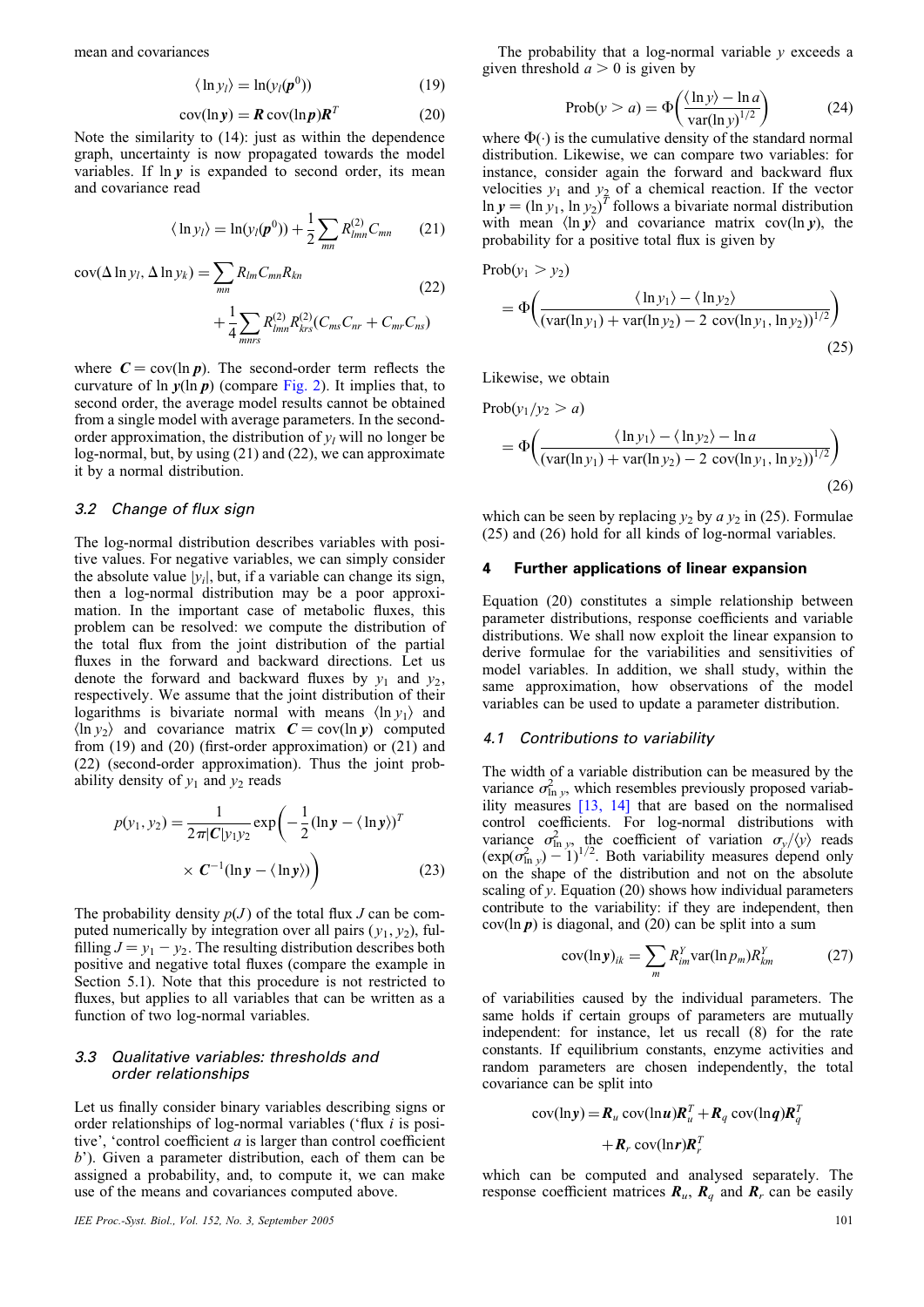computed using the matrices defined in Section 2.4: for instance, the response to changes in the enzmye activities is described by  $R_u = RA$ .

#### 4.2 Stochastic sensitivity

Sensitivities describe how a variable is affected by individual parameters. In a deterministic setting, only one parameter is varied while all other parameters are kept fixed. For small parameter variation, sensitivity is captured by the response coefficients  $R$ . In the probabilistic setting, we suggest two sensitivity measures, and, in both cases, the first-order approximation from Section 3.1 leads to simple formulae. Krewski et al. [\[30\]](#page-8-0) proposed a probabilistic sensitivity measure for pharmacokinetic models: Let  $f(x)$ denote a random variable that depends on the (possibly correlated) random variables  $x_1, \ldots, x_M$ , called here the parameters. The influence of a parameter  $x_m$  on f, averaged over values of the other parameters, is measured by

$$
U(f|x_m) := \text{var}_{x'_m}(\mathcal{E}(f|x_m = x'_m))
$$
\n(28)

 $\mathcal{E}(f | x_m = x'_m)$  denotes the expectation value of f where the value of  $x_m$  is fixed, and all other parameters are drawn from their distribution conditional on  $x_m = x'_m$ . This sensitivity measure can be rewritten as  $U(f|x_m) = \text{var}(f)$  $\mathcal{E}_{x_m}(\text{var}(f \mid x_m = x'_m)).$ 

The Monte Carlo algorithm (also in  $\lceil 30 \rceil$ ) to compute this value is numerically demanding, but we can also approximate it using the linear expansion, yielding

$$
U(\ln y_l \ln p_i) \approx \left(\sum_k R_{lk} \operatorname{cov}(\ln p_k, \ln p_i)\right)^2 / \operatorname{var}(\ln p_i)
$$
\n(29)

This sensitivity measure does not distinguish whether a parameter has an increasing or decreasing effect on a variable. To account for the sign of the response, we can use the covariance between the parameter and the variable as a sensitivity measure. Under the above assumptions, it is approximated by

$$
cov(\ln y_i, \ln p_i) \approx \sum_k R_{lk} cov(\ln p_k, \ln p_i)
$$
 (30)

#### 4.3 Posterior distribution

Parameter distributions as defined in Section 2 can also be used as prior distributions for Bayesian parameter estimation [\[31\].](#page-8-0) Posterior distributions for biochemical models with poorly determined parameters have been studied [\[16\]](#page-8-0) by Monte Carlo methods. Here, we give a simple approximative formula for the posterior distribution, based on the linear expansion around the maximum of the prior.

Initially, the parameters are described by a log-normal prior distribution with mean  $\ln p^0$  and covariance matrix  $cov(\ln p) = C$ . Now suppose that we have collected experimental data for some of the variables, contained in a vector  $y^{exp}$ . The elements of ln y and the rows of R, which are computed from the mathematical model, correspond to the same variables, in the same order. We assume that the experimental data are given by  $ln y^{exp} = ln y + \sigma \eta$ , where the elements of the vector  $\eta$  are independent standard Gaussian random variables. This error model assumes that the non-logarithmic data carry log-normal multiplicative errors. If the variables are linearly approximated around the reference parameters, we obtain an approximation for

$$
\langle \ln p \rangle_{post} = (\sigma^{-2} \boldsymbol{R}^T \boldsymbol{R} + \boldsymbol{C}^{-1})^{-1} (\sigma^{-2} \boldsymbol{R}^T \boldsymbol{w} + \boldsymbol{C}^{-1} \ln p^0)
$$
\n(31)

$$
covpost(ln p) = (\sigma-2RTR + C-1)-1
$$
 (32)

where  $w := \ln y^{exp} - \ln y(\ln p^0) + R \ln p^0$ . For a large measurement error width  $\sigma \rightarrow \infty$ , the experimental data become uninformative, and the posterior equals the prior. On the other hand, if the prior is very broad (all eigenvalues of  $C \rightarrow \infty$ ), we obtain

$$
\langle \ln p \rangle_{post} \approx (\boldsymbol{R}^T \boldsymbol{R})^{-1} \boldsymbol{R}^T \boldsymbol{w}
$$
 (33)

$$
cov_{post}(\boldsymbol{p}) \approx \sigma^{-2} \boldsymbol{R}^T \boldsymbol{R}
$$
 (34)

#### 5 Examples

#### 5.1 Steady states of a small network

We study the distribution of concentrations and fluxes in a small metabolic network. The hypothetical metabolic network shown in Fig.  $3a$  consists of a closed loop ( $S_2$ ,  $S_3$ ,  $S_5$ ,  $S_6$ ) connected to external metabolites  $(X_1, X_4, X_7)$  $X_8$ ). We assume reversible Michaelis–Menten kinetics with a distribution of kinetic constants chosen as described in Section 2.4. The parameter distributions were chosen as follows: with fixed free energies and log-normal enzyme activities with  $\langle \ln u \rangle = 0$ ,  $\sigma_{\ln u} = \ln 2$ , the distributions of the kinetic constants were computed as described in Appendix 1, with  $\mu_K = 1$ ,  $\sigma_K = \ln 2$ ,  $\mu_V = 1$ ,  $\sigma_V = \ln 2$ for all reactions. The reference concentrations of the external metabolites were  $(1, 0.7, 0.3, 0.1)^T$ : the external concentrations follow independent log normal distributions around these values, with a width of ln 2 of the logarithm.

The distributions computed from the expansion method agree well with the results of Monte Carlo simulation. [Fig. 3](#page-6-0) shows histograms of parameters, fluxes and concentrations from 1000 simulation runs: solid lines denote the corresponding probability densities, which are exact for the parameters and computed by second-order expansion (see Section 3.1) for fluxes and concentrations. The distributions of fluxes were computed numerically from the log-normal distribution of forward and backward fluxes using (23). The probabilities of flux directions are shown in [Fig. 4](#page-6-0). The size and direction of the arrowheads in [Fig. 4](#page-6-0)a denote the probabilities of flux directions, as computed by  $(25)$ . [Fig. 4](#page-6-0)b shows that the expansion results (abscissa) resemble the results from 1000 Monte Carlo runs: dots and error bars indicate the means and standard deviations due to the finite-sample error.

#### 5.2 Temporal behaviour of a linear reaction chain

To illustrate how the expansion method can be applied to time-dependent problems, we consider a linear chain of five chemical reactions

$$
X_1 \to S_1 \to S_2 \to S_3 \to S_4 \to X_2
$$

with reversible mass-action kinetics. The parameter vector **p** comprises the rate constants, the constant external concentrations  $x_1$  and  $x_2$ , and the initial values of the internal concentrations  $s_1$ ,  $s_2$ ,  $s_3$  and  $s_4$ . As reference parameter values (in arbitrary units), we chose a value of 1 for all rate constants and for  $x_1$ , and a value of 0.1 for  $x_2$ ,  $s_1(0)$ ,  $s_2(0)$ ,  $s_3(0)$  and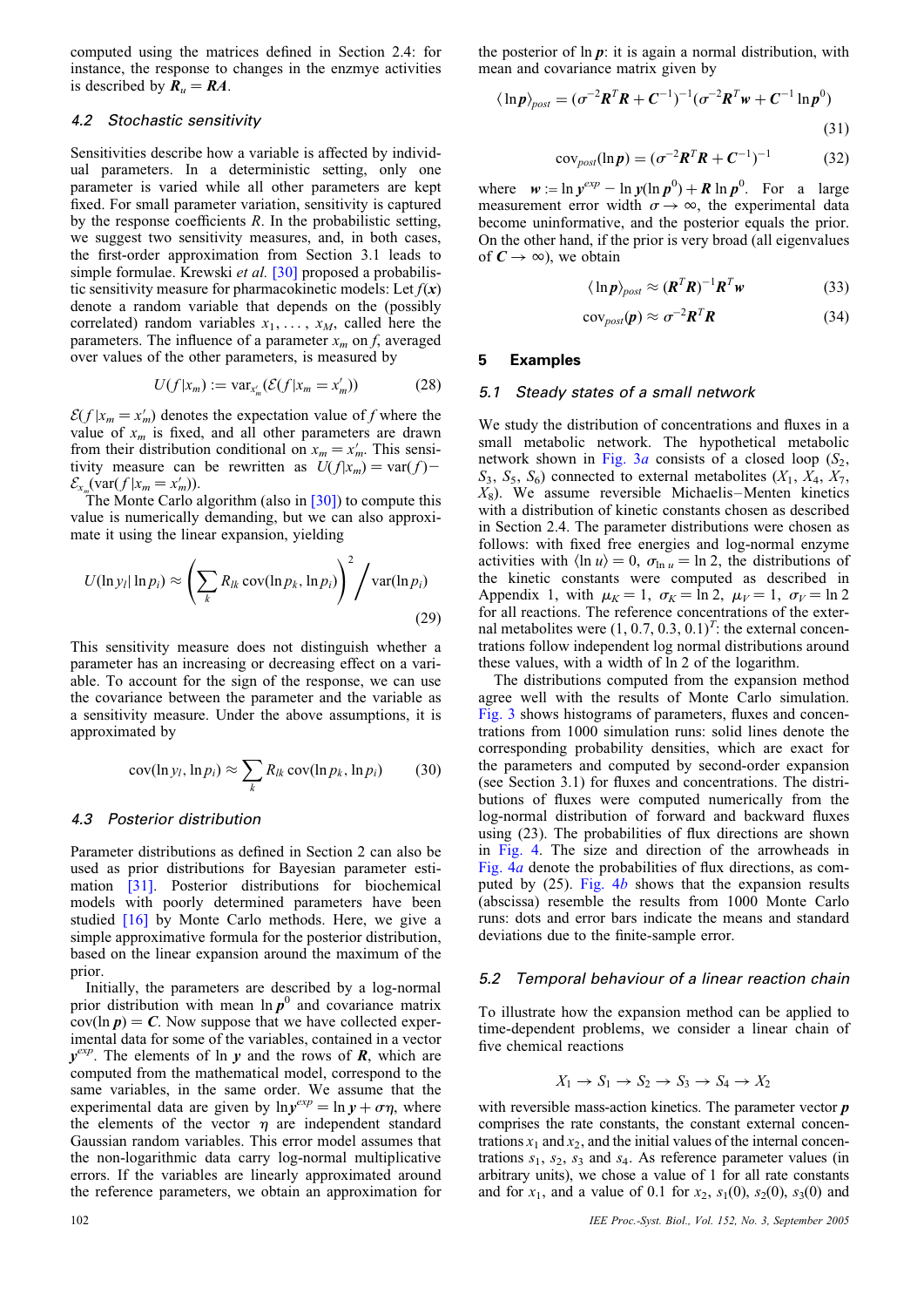<span id="page-6-0"></span>

**Fig. 3** Stationary fluxes and concentrations in biochemical network

a Network consists of loop of four reactions, connected to four external metabolites. Arrowheads show nominal reaction directions. Kinetic parameters (for Michaelis-Menten kinetics) were drawn from log-normal distribution that accounts for thermodynamic constraints  $\dot{b}$  Random samples of four kinetic parameters of reaction 1 (shown as histograms) follow prescribed probability density (solid line) c Histograms of four stationary fluxes

d Histograms of internal concentrations. Solid lines show corresponding approximative solutions. Log-normal distributions of metabolites concentrations were computed by expansion method ((21) and (20)). Distributions of fluxes were computed from forward and backward reactions, as described in Section 3.2

 $s<sub>4</sub>(0)$ . The parameters follow independent log-normal distributions around the reference values, with widths  $\sigma_{\ln p} = 0.02$ . [Fig. 5](#page-7-0)a shows concentration time courses from 100

Monte Carlo simulation runs. [Fig. 5](#page-7-0)b shows the

corresponding distributions, estimated from a first-order expansion. The mean curves (solid lines) result from the reference parameters. The variability was computed from (20): owing to the independent choice of parameters, the



Fig. 4 Probabilities of flux directions in loop network (compare Fig. 3)

a Probabilities of flux directions (computed using expansion method, Section 3.3) are given by numbers and represented by sizes of arrowheads b Results from expansion method (abscissa) and from Monte Carlo calculations (ordinate) are in good agreement. Error bars show estimation error due to finite number of 1000 Monte Carlo runs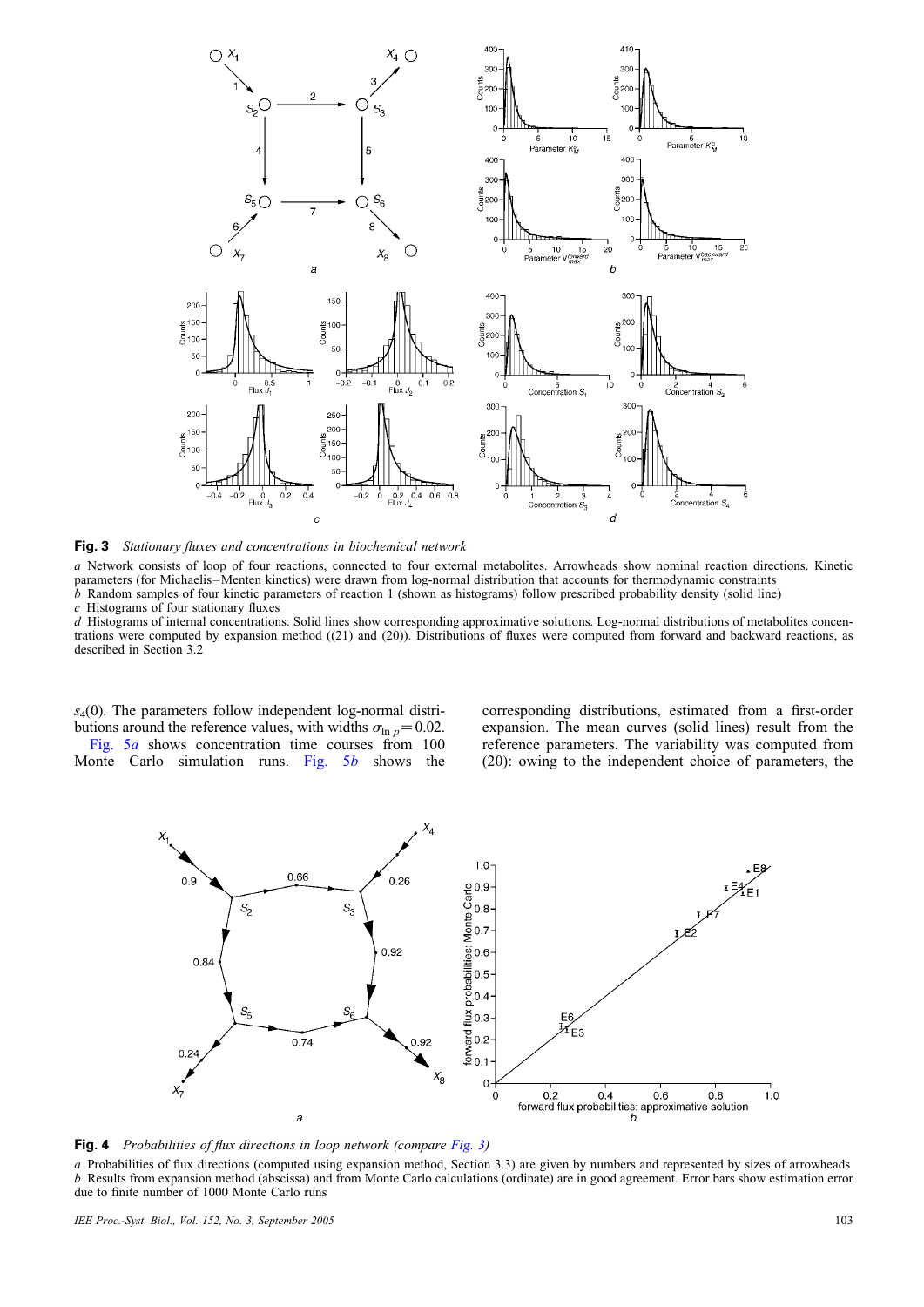<span id="page-7-0"></span>

Fig. 5 Variability of concentration time courses for linear chain of 5 reactions Model parameters (initial conditions and kinetic rate constants) were drawn from independent log-normal distribution with widths  $\sigma_{\ln p} = 0.02$ a Results of 100 Monte Carlo runs

b Distribution of concentration time courses, computed using linear expansion around reference parameters

—— Reference parameter set  $p^0$ ; ...... Percentiles enclosing about 95% of all realisations of time courses

logarithmic concentrations have a standard deviation of

$$
\sigma_{\ln s_i(t)} = \sigma_{\ln p} s_i(t)^{-1} \sum_{k} R_{ik}^{S}(t) p_k \tag{35}
$$

The response coefficients  $R_{ik}^{S}(t)$  describe how the concentration time courses depend on the parameters. They were computed numerically as described in [\[32\]](#page-8-0). With the normality assumption for  $\ln s_i(t)$ , about 95% of all observations should fall into an interval of two standard deviations  $\sigma_{\ln s_i(t)}$  around the reference value, as indicated by the dotted curves.

#### 5.3 Qualitative effects of differential gene expression

Finally, we outline a potential application of metabolic network modelling. The aim is to assess the effect of differential gene expression on the steady-state concentrations of metabolites, while the kinetic reaction parameters are poorly known. For the calculation, we consider two copies of the network corresponding to the two expression profiles: in network 1, the differential expression values vanish, whereas, in network 2, they are given by the (experimentally determined) differential expression profile  $\Delta x$ . All other parameters p are uncertain (with reference values  $p^0$ ), but considered equal for both copies of the network. The metabolite concentration of interest is termed  $y_1 = y(\ln p, 0)$  under condition 1 (base expression) and  $y_2 = (\ln p, \Delta x)$  under condition 2 (altered expression). To calculate the joint distribution of  $y_1$  and  $y_2$ , we first compute the concentrations  $y_1^0 = y(\ln p^0, 0)$  and  $y_2^0 = y(\ln \rho^0, \Delta x)$  for both networks at the reference values  $p^0$ . Likewise, we compute the normalised response coefficients matrix **R** with two rows related to  $\ln y_1$ and  $\ln y_2$ . The logarithmic ratio  $\ln(y_2/y_1)$  is normally distributed with mean and variance

$$
\left\langle \ln \frac{y_2}{y_1} \right\rangle = \ln y_2^0 - \ln y_1^0 \tag{36}
$$

$$
cov\left(\ln\frac{y_2}{y_1}\right) = var(\ln y_1) + var(\ln y_2) + 2 cov(\ln y_1, \ln y_2)
$$

$$
\approx \sum_{ik} (\mathbf{R} cov(\mathbf{p})(\mathbf{R})^T)_{ik}
$$
(37)

The probability that the ratio  $y_1/y_2$  of concentrations exceeds some threshold a can be computed by (26).

#### 6 Discussion

Models with uncertain parameters are useful for predictive simulation with uncertain knowledge, for correlation analysis of metabolic fluctuations, Bayesian parameter estimation, population models and for robustness studies. They fill a gap between kinetic modelling with fixed parameters and the algebraic methods  $\left[33 - 35\right]$  that study structural system properties, irrespective of the kinetic parameters. In this article, we addressed two practical issues.

Firstly, the parameter distributions: we studied how to depict and compute statistical dependencies among parameters. We proposed a dependence graph for computing the mean values and covariances of all system parameters. It can help the modeller to make the independence assumptions as transparent as possible, to define parameter distributions that obey the thermodynamic constraints, and to incorporate different sources of uncertainty into the model. Based on multiplicative relationships among the parameters, we derived formulae for the joint distribution of model parameters.

Secondly, we addressed variable distributions: if the parameter distribution is narrow, distributions of variables can be approximated by an expansion around the reference parameter set. The resulting formulae show a connection between the response coefficients, which are related to the network structure, and measures of variability [\[13, 14\]](#page-8-0) and probabilistic sensitivity. The expansion method applies to both steady-state and non-steady state variables, provided that response coefficients have been defined. For log-normal variables, we also derived probabilities for qualitative statements about their signs, their order and whether they exceed certain threshold values. The secondorder expansion yields a correction term that plays a role, e.g. in population models: experimental data from cell populations are often fitted by a single-cell model with the average parameters. The second-order term shows that this will only work if the function  $\ln \gamma(\ln p)$  is approximately linear for the parameter sets in the cell population.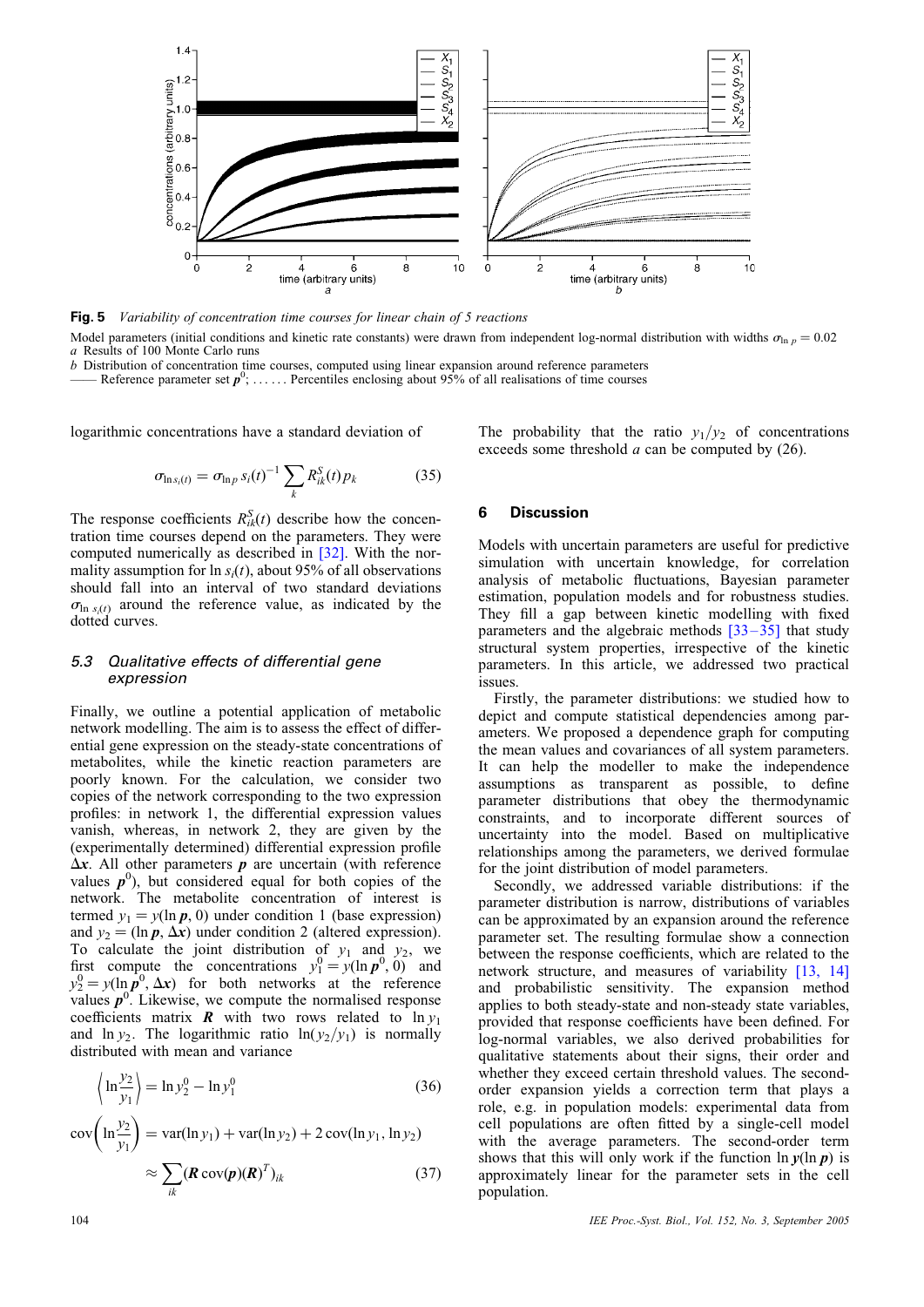<span id="page-8-0"></span>The expansion method yields a poor approximation for variables of changing sign, which can cause problems in the case of control coefficients [15]. For metabolic fluxes, however, we could remedy this problem by considering individual fluxes in forward and backward directions.

Some of the given formulae, e.g. for the probabilities of flux directions, are based on the log-normality of variables, which was justified here by the linear expansion with log-normal parameters. The log-normal distribution is a convenient choice and consistent with the assumption of multiplicative parameters in the dependence graph. It is also biologically plausible, at least for quantities that depend multiplicatively on many independent random influences, e.g. genetic or environmental conditions. Moreover, if a variable depends on many of the independent parameters in the dependence graph, it will be approximately log-normal, even if the distribution of the individual parameters is not.

Monte Carlo sampling of model results can cope with large parameter variation and arbitrary parameter distributions, it can be used for all kinds of variable and it is easy to implement. A major drawback of Monte Carlo simulation is the estimation error caused by the finite number of simulation runs, which decreases only slowly number of simulation runs, which decreases only slowly<br>with sample size  $(\mathcal{O}(\sqrt{1/n}))$ . The expansion method requires metabolic response coefficients, and its error depends on the parameter variance. For steady-state variables, the system has to be solved only once for the set of reference parameters, and the response coefficients can also be computed analytically from the elasticities by simple matrix operations [17]. For other variables, such as signal characteristics, they have be computed numerically from small variations of the parameters, but this still may require much fewer simulations than Monte Carlo simulation. Finally, even the Monte Carlo simulations can be speeded up by use of the metabolic response coefficients: to obtain good initial guesses for the numerical solver, we expanded the metabolite concentrations around the reference parameters.

#### 7 Acknowledgments

The authors would like to thank R. Heinrich and O. Ebenhöh for stimulating discussions. This work was funded by the Berlin Center for Genome Based Bioinformatics and by the European Commission, grant 503269.

#### 8 References

- 1 Kitano, H.: 'Systems biology: a brief overview', Science, 2002, 295, (5560), pp. 1662–1664
- 2 Swain, P.S., Elowitz, M.B., and Siggia, E.D.: 'Intrinsic and extrinsic contributions to stochasticity in gene expression', PNAS, 2002, 99, (20), p. 12795
- 3 Paulsson, J.: 'Summing up the noise in gene networks', Nature, 2004, 427, p. 415
- Steuer, R., Kurths, J., Fiehn, O., and Weckwerth, W.: 'Observing and interpreting correlations in metabolomics networks', Bioinformatics, 2003, 19, (8), pp. 1019–1026
- Liebermeister, W.: 'Response to temporal parameter fluctuations in biochemical networks',  $\overline{J}$ . Theor. Biol., 234, (3), pp. 423–438
- Heinrich, R., Neel, B.G., and Rapoport, T.A.: 'Mathematical models of protein kinase signal transduction', Mol. Cell., 2002, 9, (5), pp. 957–970
- 7 Stelling, J., Sauer, U., Szallasi, Z., Doyle, F.J., and Doyle, J.: 'Robustness of cellular functions', Cell, 2004, 118, pp. 675 –685
- IEE Proc.-Syst. Biol., Vol. 152, No. 3, September 2005 105
- 8 Barkai, N., and Leibler, S.: 'Robustness in simple biochemical networks', Nature, 1997, 387, pp. 913–917
- 9 Blüthgen, N., and Herzel, H.: 'How robust are switches in intracellular signaling cascades?', J. Theor. Biol., 2003, 225, (3), pp. 293–300
- 10 Klipp, E., Liebermeister, W., and Wierling, C.: 'Inferring dynamic properties of biochemical reaction networks from structural knowledge', Genome Informatics, 2004, 15, (1), pp. 125–137
- 11 Small, J.R., and Fell, D.: 'Metabolic control analysis. sensitivity of control coefficients to elasticities', Eur. J. Biochem., 1990, 191, pp. 413–420
- 12 Thomas, S., and Fell, D.A.: 'Metabolic control analysis: sensitivity of control coefficients to experimentally determined variables', J. Theor. Biol., 1994, 167, pp.  $175-200$
- 13 Lee, E., et al.: 'The roles of APC and axin derived from experimental and theoretical analysis of the Wnt pathway', PLoS Biology, 2003, 1,  $(1)$ , pp.  $116-132$
- Krüger, R., and Heinrich, R.: 'Model reduction and analysis of robustness for the Wnt/ $\beta$ -Catenin signal transduction pathway', Genome Informatics, 2004, 15, (1), pp. 138-148
- 15 Ainscow, E.K., and Brand, M.D.: 'Errors associated with metabolic control analysis. Application of Monte-Carlo simulation of experimental data', J. Theor. Biol., 1998, 194, pp. 223-233
- 16 Brown, K.S., and Sethna, J.P.: 'Statistical mechanical approaches to models with many poorly known parameters', Phys. Rev. E, 2003, p. 021904– 1
- 17 Heinrich, R., and Schuster, S.: 'The regulation of cellular systems' (Chapman & Hall, 1996)
- 18 Klipp, E., Herwig, R., Kowald, A., Wierling, C., and Lehrach, H.: 'Systems biology in practice. Concepts, implementation, and application' (Wiley-VCH, Weinheim, 2005)
- 19 Kanehisa, M., Goto, S., et al.: 'The KEGG databases at genomenet', Nucleic Acids Res., 2002, 30, pp. 42–46
- 20 CSHL Symposium 2003: 'The Genome Knowledgebase: A Resource for Biologists and Bioinformaticists' (CSHL Press, CSH, NY, 2003)
- 21 Krieger, C.J., et al.: 'MetaCyc: a multiorganism database of metabolic pathways and enzymes', Nucleic Acids Res., 2004, 32, Database issue, pp. D438–442
- 22 Karp, P.D., et al.: 'The EcoCyc database', Nucleic Acids Res., 2002, 30, (1), pp. 56–58
- 23 Schomburg, I., et al.: 'BRENDA, the enzyme database: updates and major new developments', Nucleic Acids Res., 2004, 32, Database issue, pp. D431–433
- 24 Goldberg, R.N.: 'Thermodynamics of enzyme-catalyzed reactions: Part 6—1999 update', J. Phys. Chem. Ref. Data, 1999, 28, p. 931
- 25 Tanaka, M., et al.: 'Extraction of a thermodynamic property for biochemical reactions in the metabolic pathway', Genome Informatics, 2003, 14, pp. 370 –371
- 26 Gygi, S.P., et al.: 'Correlation between protein and mRNA abundance in yeast', Mol. Cell. Biol., 1999, 19, (3), pp. 1720–1730
- 27 Ideker, T., et al.: 'Integrated genomic and proteomic analyses of a systematically perturbed metabolic network', Science, 2001, 292, pp. 929–934
- 28 Petersen, S., Lieres, E.v., de Graaf, A.A., Sahm, H., and Wiechert, W.: 'Metabolic engineering in the post genomic era' in 'A multi-scale approach for the predictive modeling of metabolic regulation' (Horizon Bioscience, 2004)
- 29 Fell, D.A.: 'Metabolic control analysis: a survey of its theoretical and experimental development', Biochem. J., 1992, 286, pp. 313– 330
- 30 Krewski, D., Wang, Y., Bartlett, S., and Krishnan, K.: 'Uncertainty, variability, and sensitivity in physiological pharmacokinetic models', J. Biopharm. Stat., 1995, 5, (3), pp. 245–271
- 31 Gelman, A., Carlin, J.B., Stern, H.S., and Rubin, D.B.: 'Bayesian data analysis' (Chapman & Hall, 1997)
- 32 Ingalls, B.P., and Sauro, H.M.: 'Sensitivity analysis of stoichiometric networks: an extension of metabolic control analysis to non-steady state trajectories', J. Theor. Biol., 2003, 222, (1), pp. 23–36
- 33 Varma, A., and Palsson, B.O.: 'Metabolic capabilities of Escherichia Coli: I. Synthesis of biosynthetic precursors and cofactors', J. Theor. Biol., 1993, 165, pp. 477–502
- 34 Schuster, S., Fell, D., and Dandekar, T.: 'A general definition of metabolic pathways useful for systematic organization and analysis of complex metabolic networks', Nature Biotechnol., 2000, 18, pp. 326–332
- Schuster, S., Klamt, S., et al.: 'Use of network analysis of metabolic systems in bioengineering', Bioproc. Biosyst. Eng., 2002, 24, pp. 363–372
- 36 Ahrend, P.: 'The multivariate Gaussian distribution'. Technical report, Technical University of Denmark, IMM, 2004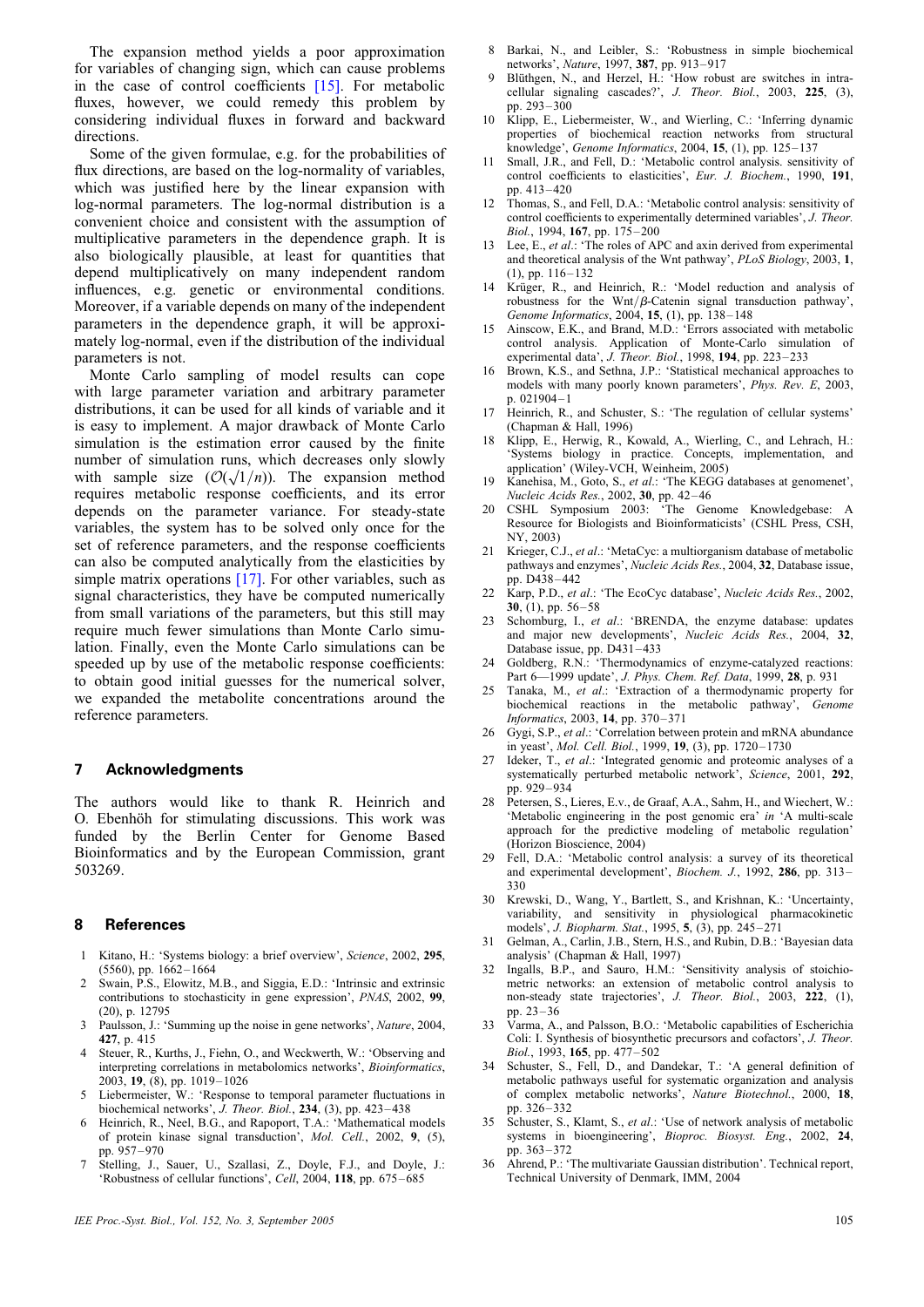#### Appendix 1

#### Dependence coefficients for different kinetic rate laws

To compute the parameter distribution using (14), we have to write the parameters in the form of  $(11)$ . Here we specify coefficients  $a, b, c$  and  $D$  (omitting the superscript i) for some common kinetic rate laws. As mentioned above, the choice of these coefficients reflects certain independence assumptions, which need not be justified in every case.

Irreversible mass-action kinetics: We assume that the rate constant  $k = ru$  is proportional to the enzyme activity u, with a log-normal prefactor r. Setting  $\ln r = \mu_r + \sigma_r \ln z$ , we obtain

$$
\ln k = \ln u + \mu_r + \sigma_r \ln z \tag{38}
$$

By comparing this to (11), we obtain the coefficients  $a = 1$ ,  $b = 0, c = \mu_r, d = \sigma_r.$ 

Reversible mass-action kinetics: We assume that both  $k_{+}$ and  $k_{-}$  are proportional to the enzyme activity u. Hence, we simply set the geometric mean  $\sqrt{k_+ k_-} = ru$ . With normal  $\ln r = \mu_r + \sigma_r \ln z$  and the equilibrium constant  $q = k_{+}/k_{-}$ , we obtain (compare (8))

$$
\ln k_{+} = \ln u + \frac{1}{2} \ln q + \mu_{r} + \sigma_{r} \ln z
$$
  

$$
\ln k_{+} = \ln u - \frac{1}{2} \ln q + \mu_{r} + \sigma_{r} \ln z
$$
 (39)

For the vector 
$$
\mathbf{k} = \begin{pmatrix} k_+ \\ k_- \end{pmatrix}
$$
, we obtain  
\n $\mathbf{a} = \begin{pmatrix} 1 \\ 1 \end{pmatrix}$ ,  $\mathbf{b} = \begin{pmatrix} 1/2 \\ -1/2 \end{pmatrix}$   
\n $\mathbf{c} = \mu_r \begin{pmatrix} 1 \\ 1 \end{pmatrix}$ ,  $\mathbf{d} = \sigma_r \begin{pmatrix} 1 \\ 1 \end{pmatrix}$ 

General sequential reaction mechanism: We employ an approximation for bimolecular or multimolecular reactions: we assume that the overall reaction consists of a sequence of  $n$  elementary binding or dissociation steps, each being described by reversible mass-action kinetics with rate constants  $k_{+i}$  and  $k_{-i}$ . In analogy to the mass-action kinetics, we set

$$
\ln k_{+i} = \frac{1}{n} \left( \ln u + \frac{1}{2} \ln q + \mu_r + \sigma_r \ln z_i \right)
$$
  

$$
\ln k_{-i} = \frac{1}{n} \left( \ln u - \frac{1}{2} \ln q + \mu_r + \sigma_r \ln z_i \right)
$$
(40)

and obtain

$$
a = \frac{1}{n} \begin{pmatrix} \hat{1} \\ \hat{1} \end{pmatrix}, \qquad b = \frac{1}{2n} \begin{pmatrix} \hat{1} \\ -\hat{1} \end{pmatrix}
$$

$$
c = \frac{\mu_r}{n} \begin{pmatrix} \hat{1} \\ \hat{1} \end{pmatrix}, \qquad D = \frac{\sigma_r}{n} \begin{pmatrix} \text{diag } \hat{1} \\ \text{diag } \hat{1} \end{pmatrix}
$$

where  $\hat{1}$  is a vector of size *n* with all elements equal to 1.

Irreversible Michaelis –Menten kinetics: The maximum velocity is set  $V_{max} = ru$ , proportional to the enzyme activity  $u$ . Further, we assume that the Michaelis constant  $K_M$  is log-normal and independent of  $V_{max}$ . With normal ln  $K_M = \mu_K + \sigma_K \ln z_1$  and  $\ln r = \mu_r + \sigma_r \ln z_2$ , we obtain

$$
\ln K_M = \mu_K + \sigma_K \ln z_1
$$
  

$$
\ln V_{\text{max}} = \ln u + \mu_r + \sigma_r \ln z_2
$$
 (41)

For 
$$
k = \begin{pmatrix} K_M \\ V_{\text{max}} \end{pmatrix}
$$
, we obtain  
\n
$$
a = \begin{pmatrix} 0 \\ 1 \end{pmatrix}, \qquad b = \begin{pmatrix} 0 \\ 0 \end{pmatrix},
$$
\n
$$
c = \begin{pmatrix} \mu_K \\ \mu_r \end{pmatrix}, \qquad D = \begin{pmatrix} \sigma_K & 0 \\ 0 & \sigma_r \end{pmatrix}.
$$

Reversible Michaelis–Menten kinetics: We choose the  $K_M$ values for the forward and backward directions independently from the same log-normal distribution. Further, we assume that the maximum velocities in both directions are proportional to the enzyme activity, with a log-normal prefactor *r*. Setting  $\sqrt{(V_{max}^+ V_{max}^-)} = ru$  with independent normal  $\ln K_M^+ = \mu_K + \sigma_K \ln z_1$ ,  $\ln K_M^- = \mu_K + \sigma_K \ln z_2$ , and  $\ln r = \mu_r + \sigma_r \ln z_3$ , we obtain

$$
\ln K_M^+ = \mu_K + \sigma_K \ln z_1
$$
  
\n
$$
\ln K_M^- = \mu_K + \sigma_K \ln z_2
$$
  
\n
$$
\ln V_{\text{max}}^+ = \ln u + \mu_r + \sigma_r \ln z_3 + \frac{1}{2} (q + \sigma_K \ln z_1 - \sigma_K \ln z_2)
$$
  
\n
$$
\ln V_{\text{max}}^- = \ln u + \mu_r + \sigma_r \ln z_3 - \frac{1}{2} (q + \sigma_K \ln z_1 - \sigma_K \ln z_2)
$$
\n(42)

For  $\mathbf{k} = (K_M^+, K_M^-, V_{max}^+, V_{max}^-)^T$ , we obtain  $\mathbf{a} = (0, 0, 1, 1)^T$ ,  $\mathbf{b} = (0, 0, 1/2, -1/2)^T$ ,  $\mathbf{c} = (\mu_K, \mu_K, \mu_r, \mu_r)^T$  and

$$
D = \begin{pmatrix} \sigma_K & 0 & 0 \\ 0 & \sigma_K & 0 \\ \frac{1}{2} \sigma_K & -\frac{1}{2} \sigma_K & \sigma_r \\ -\frac{1}{2} \sigma_K & \frac{1}{2} \sigma_K & \sigma_r \end{pmatrix}
$$

By writing lnk according to (11), with this choice of  $a, b, D$ and  $c$ , we can verify the Haldane relationship (compare  $(3)$ )

$$
\ln q = -\ln K_M^+ + \ln K_M^- + \ln V_{max}^+ - V_{max}^-
$$
  
= (-1, 1, 1, -1) ln **k** (43)

Inhibition: As inhibitors do not change the equilibrium constant, inhibition constants can be chosen independently of the other parameters.

### Appendix 2

#### Variability of control, control of variability

Equations  $(19)$  –  $(22)$  do not only hold for concentrations and fluxes, but also for other positive, differentiable functions  $y(p)$  of the parameters, provided that the respective response coefficients are known. For instance, we may be interested in the ratio of two metabolite concentrations. The distribution of a ratio  $z_{ik} = y_i/y_k$  of two variables can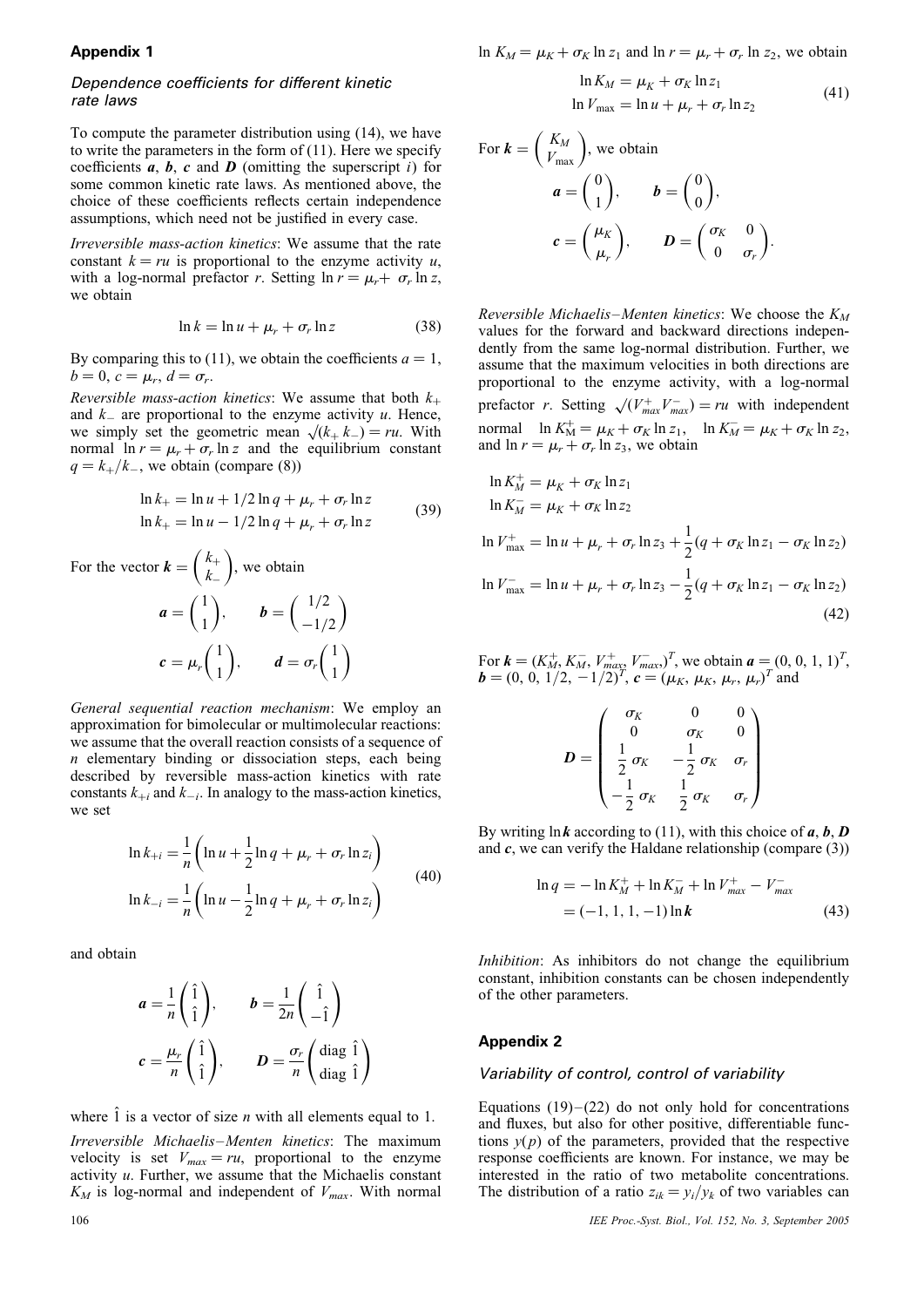be computed using the response coefficients

$$
R_{ikl}^Z = R_{il} - R_{kl} \tag{44}
$$

Metabolic control coefficients are defined as  $C_{ik} = R_{ik}/\epsilon_{kk}^P$ , where  $\epsilon_{ik}^P$  is the parameter elasticity  $\partial v_i / \partial p_k$  and where we assume that each parameter  $p_k$  affects only the kinetics of the kth reaction.

To compute the distribution of response and control coefficients themselves, we have to calculate their response coefficients first: the response coefficients of the normalised response coefficients are given by the second-order response coefficients. Response coefficients of the unnormalised control coefficients read

$$
R_{ikl}^{C^Y} := \frac{\partial}{\partial p_l} C_{ik}^Y(\boldsymbol{p}) = \bar{R}_{ilk}^{(2)} (\boldsymbol{\epsilon}_{kk}^P)^{-1} - \bar{R}_{ik} (\boldsymbol{\epsilon}_{kk}^P)^{-2} \boldsymbol{\epsilon}_{klk}^{PP} \qquad (45)
$$

However, as response and control coefficients can change their signs, their approximation by log-normal distributions is possibly restricted to small parameter variation.

Biological variability itself can be controlled by the cell through regulatory parameters. Let us consider a metabolic system with two types of parameters: the noise parameter vector  $\boldsymbol{p}$  follows a probability distribution and creates variability in variables such as metabolic concentrations or fluxes. In contrast to that, the vector  $q$  of regulatory parameters can be chosen to control this variability.

Let  $z_i$  denote the variance of a logarithmic variable (concentration or flux)  $y_i$  due to the variability of the parameters **p**. The response coefficients  $R_{q_j}^{z_i}$  between the parameters  $q_i$  and the variabilities  $z_i$  indicate which of the parameters are the most effective regulators of fluctuations. They read

$$
R_{q_j}^{z_i} := \frac{\partial z_i}{\partial q_j} = \sum_{mn} R_{imj}^{(2)} \operatorname{cov}(\ln \boldsymbol{p})_{mn} R_{in} + \sum_{mn} R_{im} \operatorname{cov}(\ln \boldsymbol{p})_{mn} R_{inj}^{(2)} \tag{46}
$$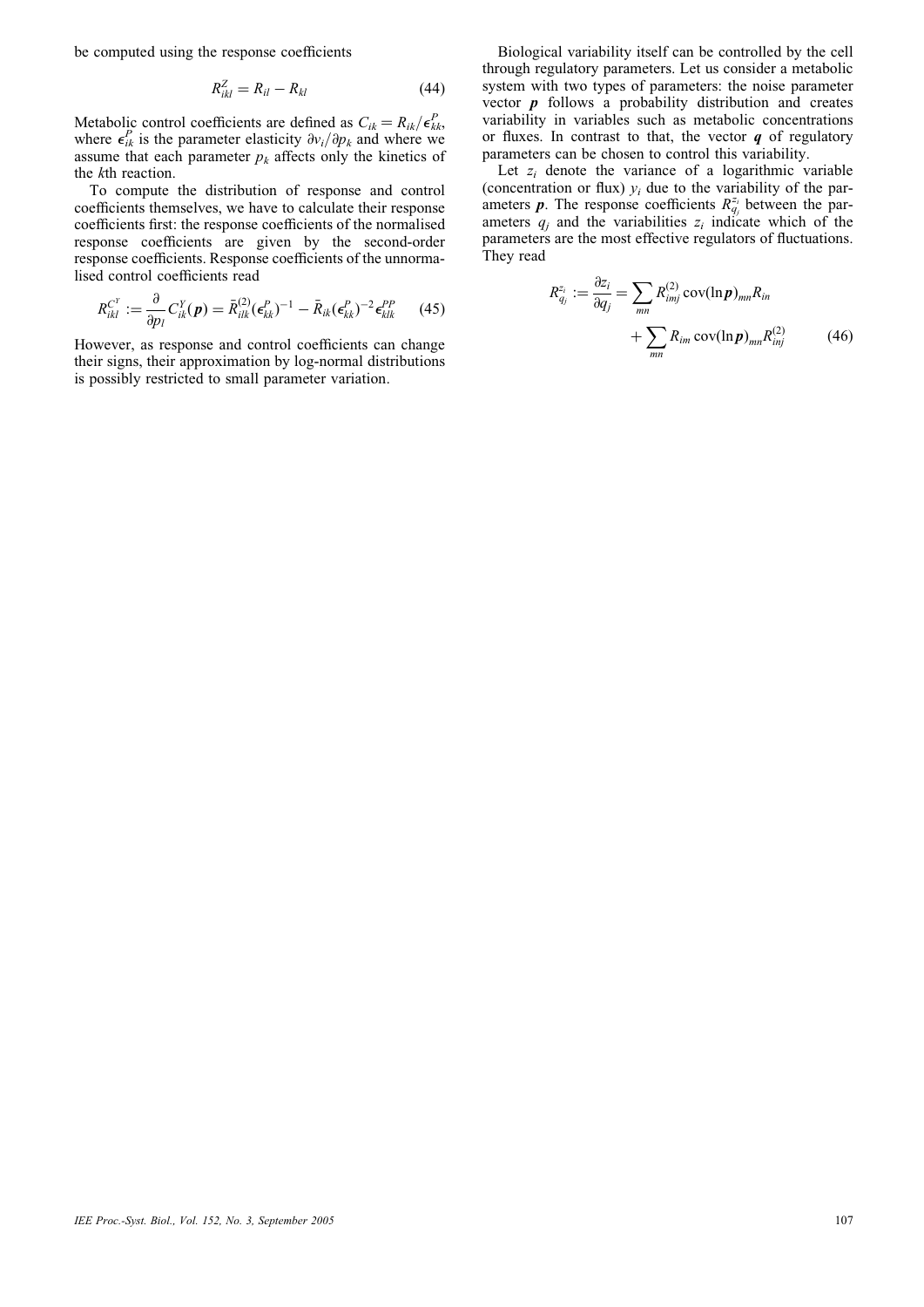## C Web supplement: Mathematical proofs

## C.1 List of symbols

| q                                             | Equilibrium constant                                             |
|-----------------------------------------------|------------------------------------------------------------------|
| $k_{+}$                                       | Mass action forward rate                                         |
| $k_{-}$                                       | Mass action backward rate                                        |
| $V_{\rm max}^+$                               | Maximal forward velocity                                         |
| $V_{\rm max}^-$                               | Maximal backward velocity                                        |
| $K_{\rm M}^+$                                 | Forward Michaelis constant                                       |
| $\mathfrak{g}$                                | Gibbs free energy                                                |
| r                                             | prefactor in reaction velocities                                 |
| $\boldsymbol{\mathit{u}}$                     | enzyme activity                                                  |
| N                                             | stoichiometric matrix                                            |
| $\tau$                                        | relaxation time                                                  |
| $\mathbf{a},\mathbf{b},\mathbf{c},\mathbf{D}$ | dependence coefficients between parameters                       |
| A, B, C, D                                    | dependence matrices between all parameters                       |
| $\mathbf{k},\mathbf{p}$                       | parameter vector                                                 |
| $\mathbf{p}^0$                                | reference parameter vector                                       |
| у                                             | vector of metabolic variables, e.g., concentrations, fluxes etc. |
| $R, R^{(2)}$                                  | response coefficients, first and second order                    |
| $\bar{R}, \bar{R}^{(2)}$                      | non-normalised response coefficients, first and second order     |
| $\bar{R}(t)$                                  | time dependent response coefficients                             |
| C                                             | covariance matrix of ln p                                        |
| U(f x)                                        | stochastic sensitivity                                           |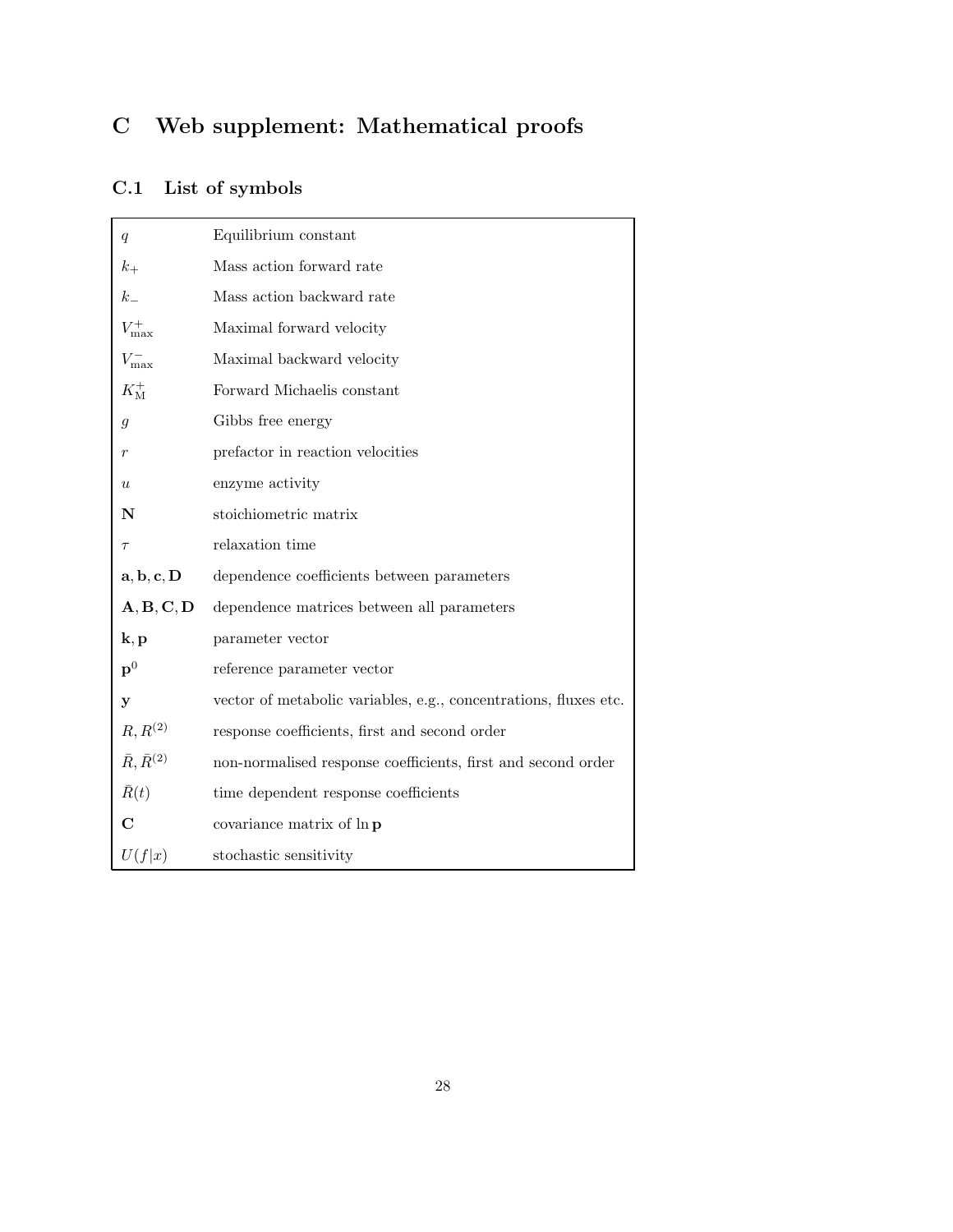## C.2 Derivation of equation (17)

$$
R_{ikl}^{(2)} := \frac{\partial}{\partial \ln p_k} \frac{\partial \ln y_i}{\partial \ln p_l} = p_k \frac{\partial}{\partial p_k} (p_l \bar{R}_{il} y_i^{-1})
$$
  
\n
$$
= p_k \delta_{kl} \bar{R}_{il} y_i^{-1} + p_k p_l \bar{R}_{ikl}^{(2)} y_i^{-1} - p_k p_l \bar{R}_{il} \bar{R}_{ik} y_i^{-2}
$$
  
\n
$$
= y_i^{-1} \bar{R}_{ikl}^{(2)} p_k p_l + R_{ik} \delta_{kl} - R_{ik} R_{il}
$$
(47)

## C.3 Derivation of equations (19)-(22)

For small deviations  $\Delta \ln p = \ln p - \ln p^0$  from the reference parameters, the shift  $\Delta \ln y$  of the variables is linearly approximated by

$$
\Delta \ln y \approx R \Delta \ln p \tag{48}
$$

where **R** is the matrix of normalised response coefficients computed at  $\ln p^0$ . The derivative  $\Delta \ln p$  is normal with mean  $\langle \Delta \ln p \rangle = 0$  and covariance matrix  $C = cov(\Delta \ln p)$ , hence within the approximation (48),  $\Delta \ln y$  is also normal with  $\langle \Delta \ln y \rangle = 0$  and covariance matrix

$$
cov(\Delta \ln y) = \langle (\Delta \ln y)(\Delta \ln y)^{T} \rangle = \langle \mathbf{R}(\Delta \ln p)(\Delta \ln p)^{T} \mathbf{R}^{T} \rangle = \mathbf{R} \mathbf{C} \mathbf{R}^{T}.
$$
 (49)

With the second-order expansion

$$
\Delta \ln y_l \approx \sum_m R_{lm} \Delta \ln p_m + \frac{1}{2} \sum_{mn} R_{lmn}^{(2)} \Delta \ln p_m \Delta \ln p_n, \tag{50}
$$

we obtain the mean deviation

$$
\langle \Delta \ln y_l \rangle = \sum_m R_{lm} \langle \Delta \ln p_m \rangle + \frac{1}{2} \sum_{mn} R_{lmn}^{(2)} \langle \Delta \ln p_m \Delta \ln p_n \rangle
$$
  
= 
$$
\frac{1}{2} \sum_{mn} R_{lmn}^{(2)} C_{mn}.
$$
 (51)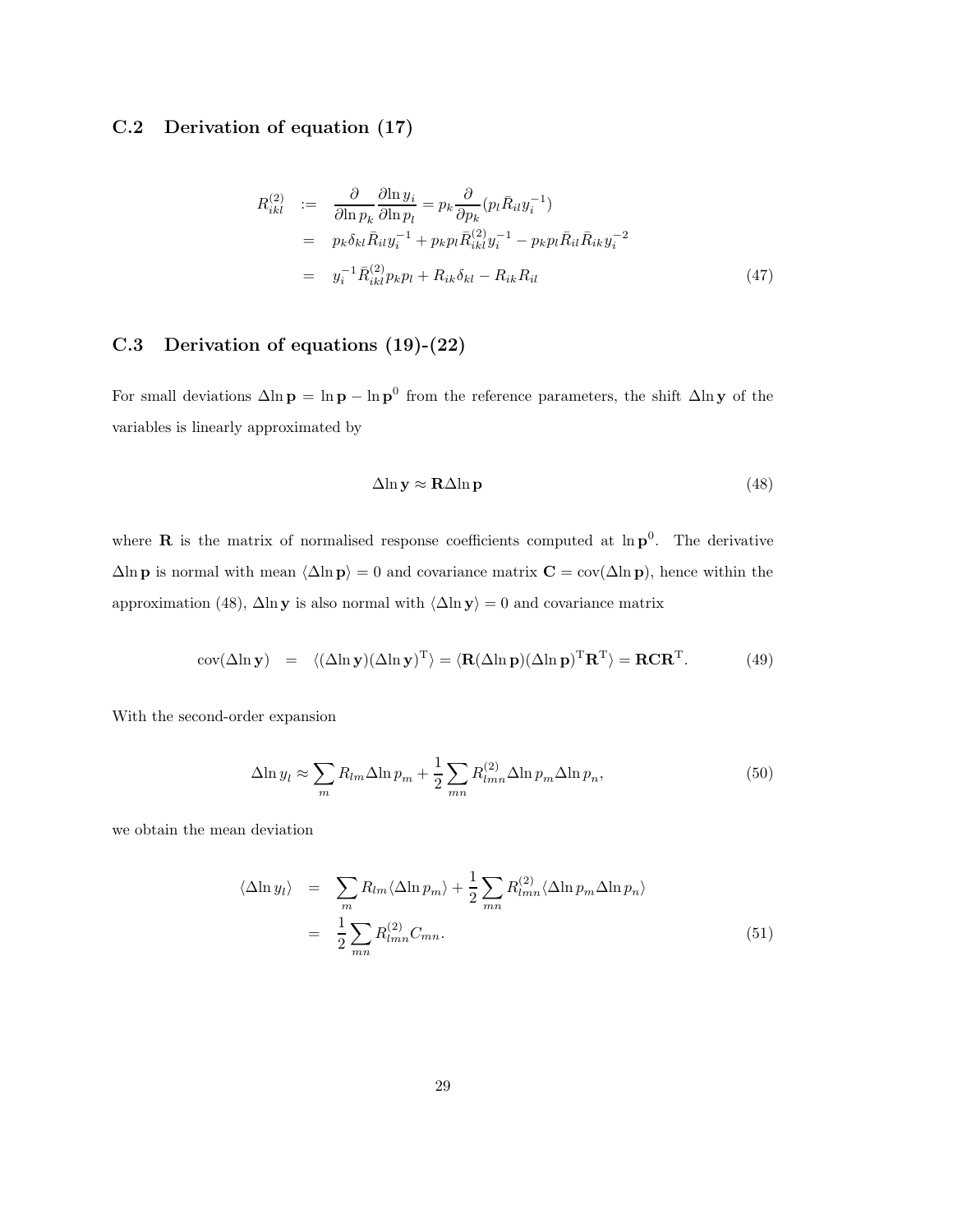The covariance reads

$$
cov(\Delta \ln y_l, \Delta \ln y_k) = \langle (\Delta \ln y_l - \langle \Delta \ln y_l \rangle)(\Delta \ln y_k - \langle \Delta \ln y_k \rangle) \rangle \tag{52}
$$

After inserting (50) and (51) into (52), and using the third- and fourth-order central moments of the normal distribution (see [36]), we obtain eqn. (22)

## C.4 Derivation of equation (45)

$$
R_{ikl}^{C^Y} := \frac{\partial}{\partial p_l} C_{ik}^Y
$$
  
\n
$$
= \frac{\partial}{\partial p_l} (\frac{\partial y_i}{\partial p_k} (\frac{\partial v_k}{\partial p_k})^{-1})
$$
  
\n
$$
= \bar{R}_{ilk}^{Y(2)} (\epsilon_{kk}^P)^{-1} + \bar{R}_{ik}^Y (\frac{\partial}{\partial p_l} (\frac{\partial v_k}{\partial p_k})^{-1})
$$
  
\n
$$
= \bar{R}_{ilk}^{(2)} (\epsilon_{kk}^P)^{-1} - \bar{R}_{ik} (\epsilon_{kk}^P)^{-2} \epsilon_{klk}^{PP}
$$
(53)

### C.5 Derivation of equation (25)

The probability a flux in forward direction is the probability density of  $\ln y$ , integrated over all values that fulfil  $\ln y_1 > \ln y_2$ , that is,  $(1, -1) \cdot \ln y > 0$ . To compute this integral, we introduce  $z =$  $\mathbf{C}^{-1/2}(\ln \mathbf{y} - \langle \ln \mathbf{y} \rangle)$  (where  $\mathbf{C} := \text{cov}(\ln \mathbf{y})$ ), which follows a standard bivariate normal distribution. Then the probability for forward flux reads

$$
\frac{1}{2\pi} \int e^{-\frac{1}{2}||\mathbf{z}||^2} d\mathbf{z},\tag{54}
$$

where the integral runs over all values of **z** that fulfil  $(1, -1) \mathbf{C}^{1/2} \mathbf{z} + (1, -1) \langle \ln \mathbf{y} \rangle > 0$ . We project **z** onto the vector **z**<sub>||</sub> parallel to  $((1, -1) \mathbf{C}^{1/2})^T$  and obtain

$$
\text{Prob}(y_1 > y_2) = \text{Prob}(||(1, -1) \mathbf{C}^{1/2}|| \mathbf{z}_\parallel + (1, -1) \langle \ln \mathbf{y} \rangle > 0) \\
= \Phi\left(\frac{(1, -1) \langle \ln \mathbf{y} \rangle}{||(1, -1) \mathbf{C}^{1/2}||}\right) \\
= \Phi\left(\frac{\langle \ln y_1 \rangle - \langle \ln y_2 \rangle}{(\text{var}(\ln y_1) + \text{var}(\ln y_2) - 2 \text{ cov}(\ln y_1, \ln y_2))^{1/2}}\right). \tag{55}
$$